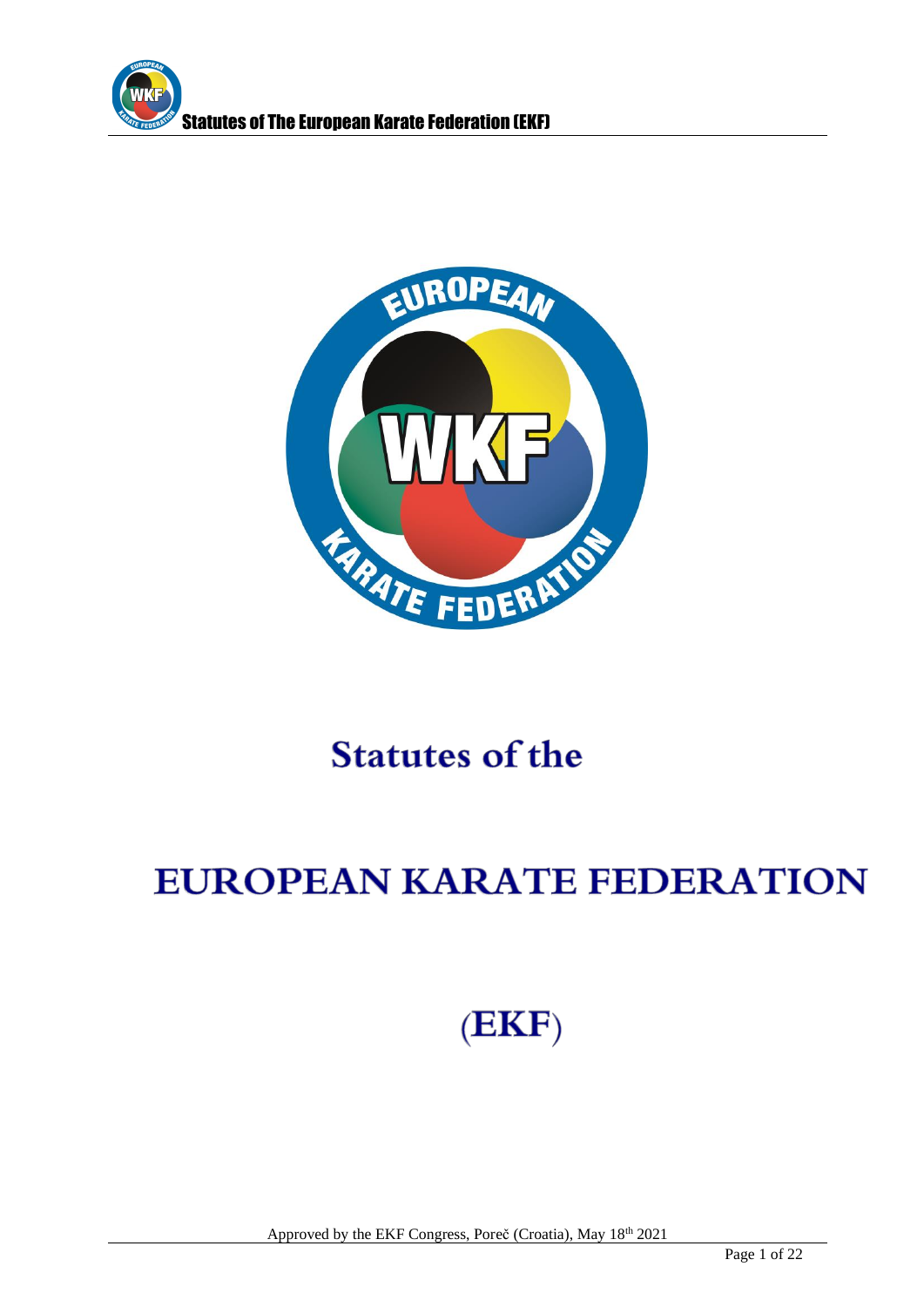

### **EUROPEAN KARATE FEDERATION STATUTES**

## **INDEX PAGE**

| ART. 6- RIGHTS AND DUTIES OF MEMBER COUNTRIES------------------------------5   |  |
|--------------------------------------------------------------------------------|--|
|                                                                                |  |
|                                                                                |  |
|                                                                                |  |
| ART. 10- ELIGIBILITY - CANDIDATURES - INCOMPATIBILITY------------------------7 |  |
|                                                                                |  |
|                                                                                |  |
|                                                                                |  |
|                                                                                |  |
|                                                                                |  |
|                                                                                |  |
|                                                                                |  |
| ART, 18- HONORARY PRESIDENT AND HONORARY MEMBERS ---------------- 18           |  |
|                                                                                |  |
|                                                                                |  |
|                                                                                |  |
|                                                                                |  |
|                                                                                |  |

**\*\*\*\*\***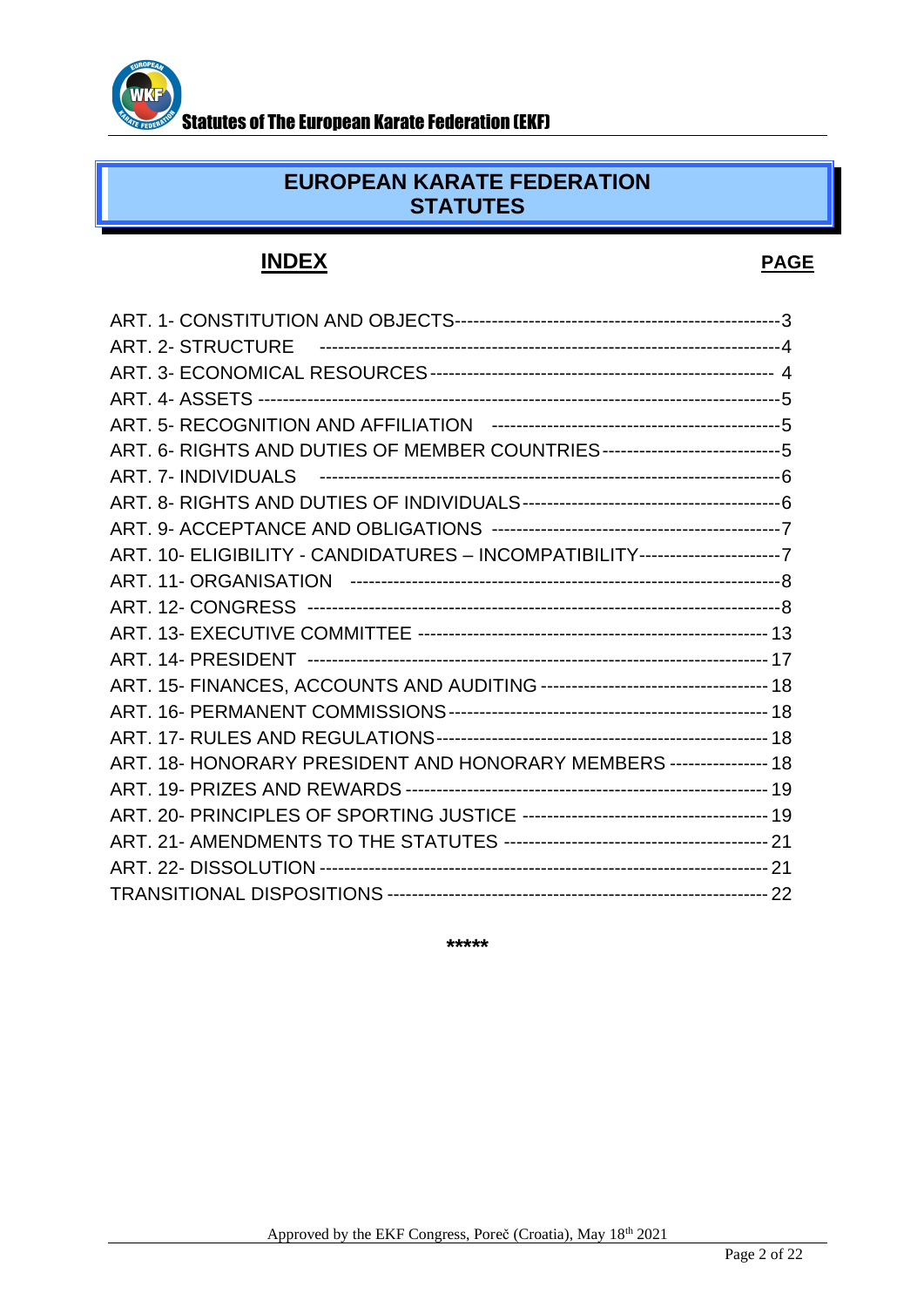

### **EUROPEAN KARATE FEDERATION STATUTES**

#### **ART. 1- CONSTITUTION AND OBJECTS**

- 1.1 The European Karate Federation, hereafter referred to as "EKF", is a permanent organisation with a legal status, founded in the year 1963 (with the name of European Karate Union / EKU) and is composed of the European National Karate Federations recognised by the World Karate Federation (WKF).
- 1.2. The seat and legal domicile of the EKF is in calle Princesa 25, 3º 1, 28008 Madrid, Spain. The domicile may be changed within the same municipality by the agreement of the Executive Committee, upon proposal of the President.
- 1.3 The EKF in compliance with the "Fundamental Principle 6 of the Olympic Charter" as stated "The enjoyment of the rights and freedoms […] shall be secured without discrimination of any kind, such as race, colour, sex, sexual orientation, language, religion, political or other opinion, national or social origin, property, birth or other status". The EKF is committed to providing a safe environment in which all individuals are treated with respect and dignity and where the priority is given to the safety and wellbeing of all participants in the respect for everyone to enjoy its rights.
- 1.4 The EKF is a member of the World Karate Federation (WKF) and is recognised by the latter as its only representative in Europe.
- 1.5 The EKF is a non profit organisation and performs its activity on an amateur basis in compliance with the principles set forth in the WKF Statutes.
- 1.6 The EKF has sole proprietorship of the logo of EKF and its use. All rights for the use of the EKF logo and name for purposes of fabrication or sale of articles bearing the name or logo of EKF (such as flags, medals, diplomas, badges, shields, ties, gadgets, and similar objects) rests exclusively with the EKF.
- 1.7 The official languages of the EKF shall be English and French. All official EKF publications must be issued in English and French. In the event of disputes, the decision shall be based on the English text.
- 1.8 The EKF has the aim of promoting, organising, regulating and popularising the sport of karate all over Europe, of protecting the physical and mental health of the athletes, of contributing to the development of friendly relationships among its National Federations, and of defending the interests of karate throughout Europe.
- 1.9 The EKF will organise the European Karate Championships in collaboration with its member Federations. The right to organise the European Championships and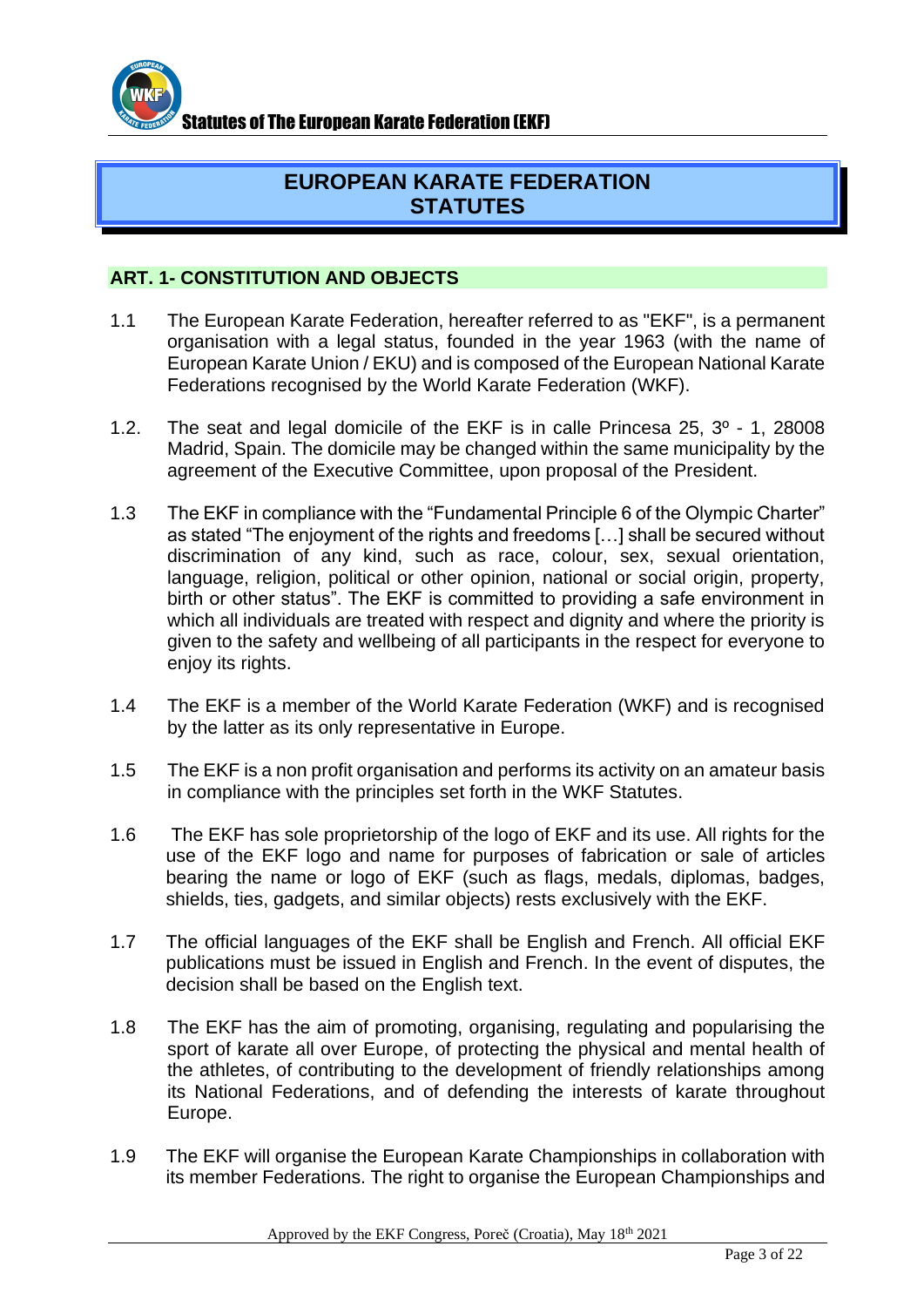

other official EKF events, shall only be granted to such countries that are able to receive all the eligible participants and delegates on their territory.

1.10 The EKF is committed to adopt and implement the World Anti Doping Code.

#### **ART. 2- STRUCTURE**

- 2.1 The EKF will only admit as members National Federations already recognised by the WKF.
- 2.2 The EKF shall collaborate with the WKF, and, within EKF's area of jurisdiction, safeguard the interests of WKF and the sport of Karate. EKF shall work in close collaboration with the general directives of the WKF, whose supreme authority it shall recognise in everything concerning the sport of karate, and will also forward to the WKF a full biennial report on the competitive, organisational and promotional activities undertaken.
- 2.3 The Statutes of the EKF shall conform to the principles of the WKF Statutes.
- 2.4 Should any WKF statute be in contradiction to that of the EKF, the WKF statute will take precedence until such time as the EKF statute can be duly updated to conform to that of the WKF.

#### **ART. 3- ECONOMICAL RESOURCES**

- 3.1 The EKF shall pursue its institutional goals by means of revenues deriving from the membership and other yearly fees, competition entry fees, courses and exams, the organisation of official competitions, the issue of licences and diplomas, fines, bequests and donations, sponsorship, radio, television, video, Internet and photographic rights, royalties and any other form of income providing it has been approved by the Executive Committee. All the radio, television, video, Internet and photographic rights of the EKF championships and other international events organised by the EKF shall be the exclusive property of the EKF. These rights may not be sold or negotiated without agreement of the Executive Committee, which may delegate its authority to negotiate the sale or use of these rights, but which shall support the sole responsibility for the final decision and for the use of the income from the sale of the rights.
- 3.2 The budget, adjustments to the budget, and the final balance-sheet, approved by the Executive Committee, and the reports of the EKF President, the General Secretary, the General Treasurer and the appointed Auditors must be approved by the Congress.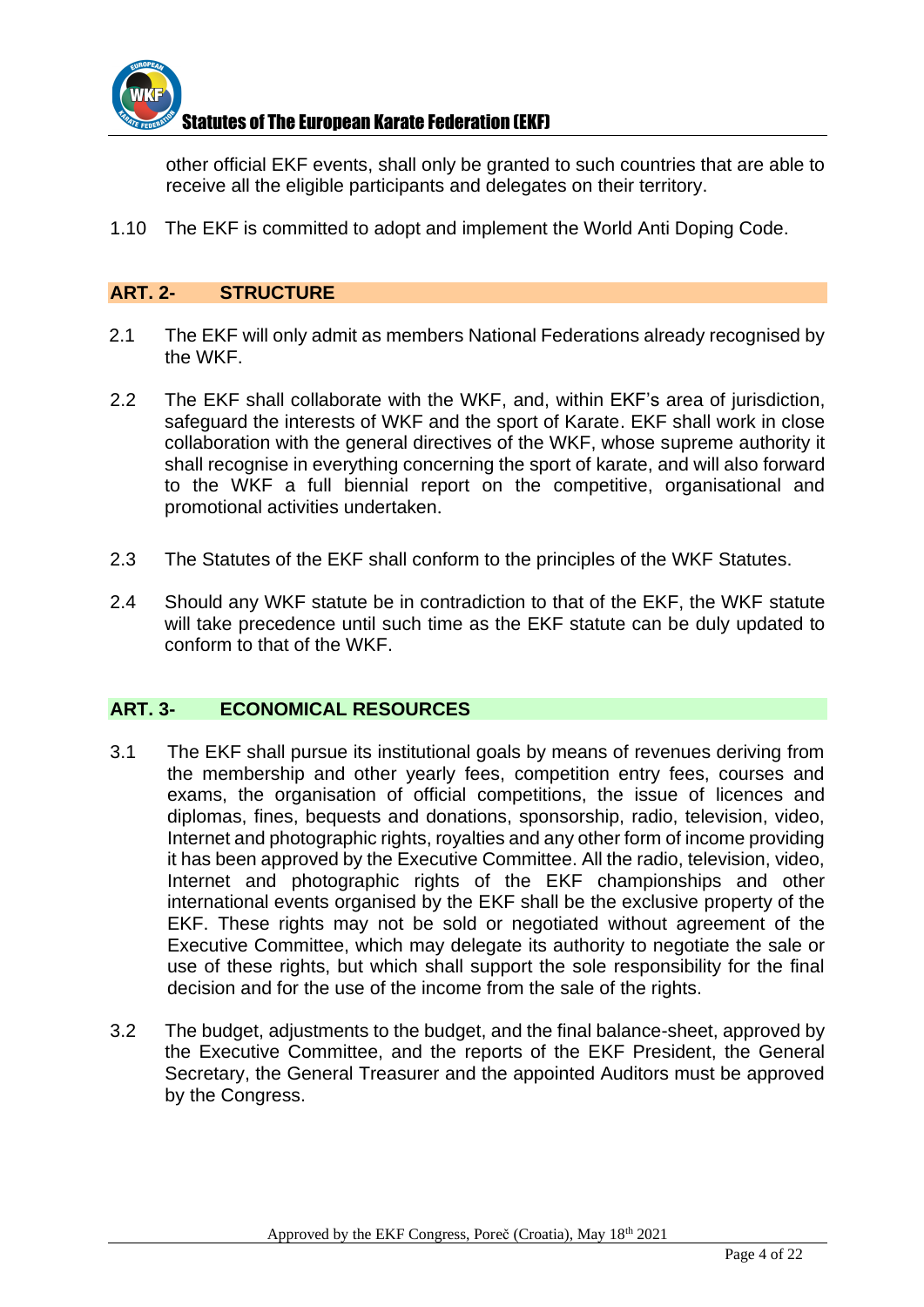

#### **ART. 4- ASSETS**

4.1 All existing EKF assets must be included in an inventory ledger kept by the General Treasurer and certified by an Auditor.

#### **ART. 5- RECOGNITION AND AFFILIATION**

- 5.1 The recognition of a National Federation by the EKF will be done following the regulations contained in these Statutes.
- 5.2 Only 1 (one) National Federation per country shall be allowed, namely the one admitted by the WKF.
- 5.3 The area of jurisdiction of a National Federation must coincide with the borders of the country in which it is established and has its headquarters.
- 5.4 National Federations wishing to be affiliated to the EKF must send to the EKF General Secretary the relative application fee payment, which in the event of acceptance of the application fee will be applied to the first year's membership fee. Such application fee payment shall be in the form of a bank cheque, or bank transfer, and of such amount as specified by the EKF. This payment must be cleared at the EKF bank before membership may be granted.
- 5.5 Affiliation shall be deemed "provisional" when it has been accepted by the Executive Committee. Once accepted, and only then, the Executive Committee will decide on submission of the application to the Ordinary Congress. Provisional affiliation will automatically expire 2 (two) years after the Executive Committee has granted it. Only the Executive Committee is empowered to award any extension to any provisional membership which has so expired. Provisionally affiliated National Federations shall enjoy all rights, excluding voting rights. Once ratified by the Ordinary Congress, the affiliation shall be considered "permanent" and shall confer the right to vote 2 (two) years after the Congress at which it were ratified.
- 5.6 If a country is not included within the geographical limits of a Continental Federation, it may ask to be affiliated to the most adjacent Continental Federation. Such questions must be approved by the WKF Executive Committee.

#### **ART. 6- RIGHTS AND DUTIES OF MEMBER COUNTRIES**

6.1 Each member Federation must, before the first day of the European Junior and Cadet Championships of each year pay, to the Treasurer, the annual membership fee as fixed by the Executive Committee.

If the membership fee is not paid by the abovementioned day, but is paid subsequently in the current financial year, then a surcharge as set by the Executive Committee is applicable. If the payment is not made in the current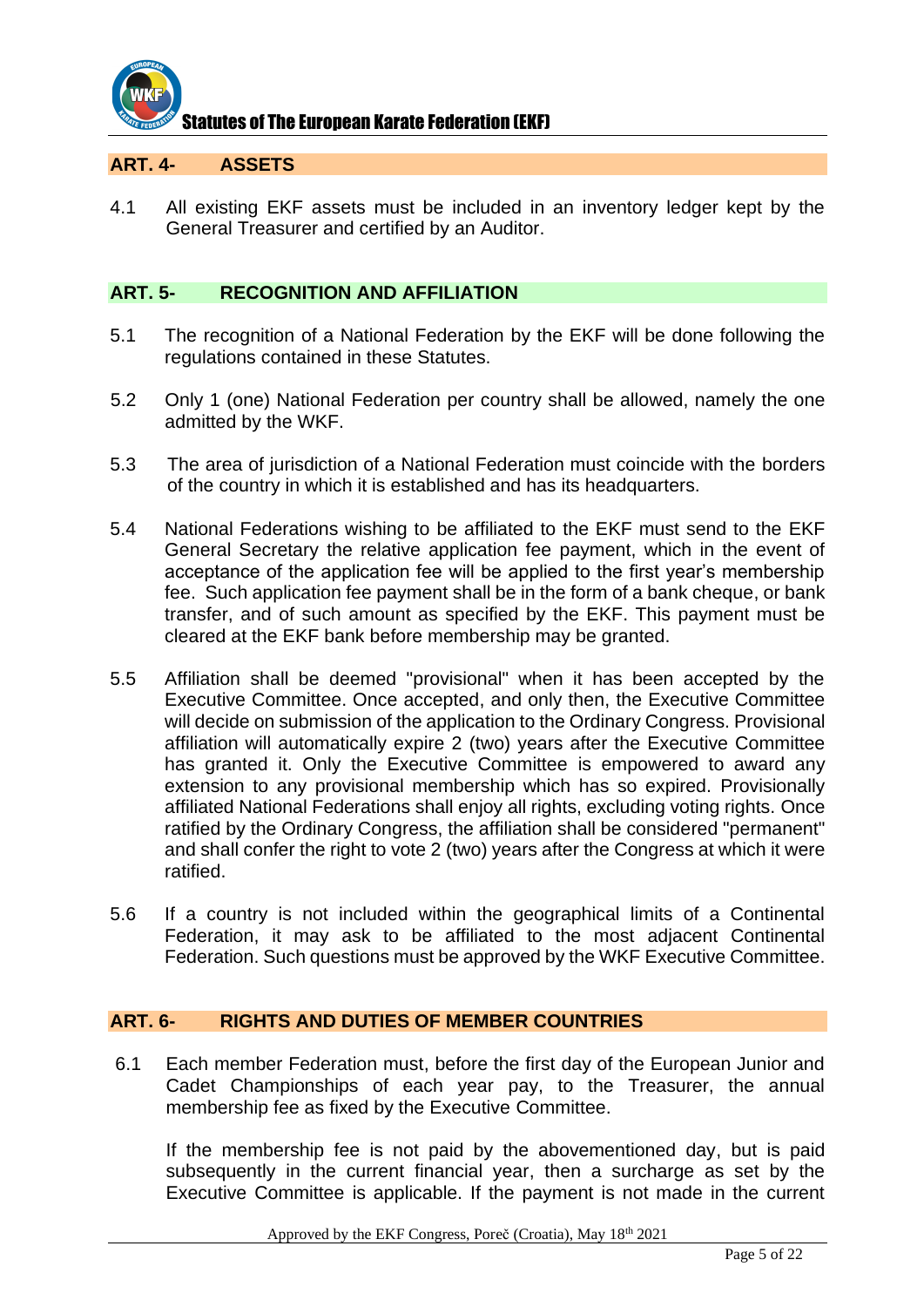

financial year, a further surcharge as set by the Executive Committee is applicable.

Furthermore if a country has not paid its membership fees fully, and wishes to be actively involved at an EKF Championships, then with the EKF President's permission, a commitment to payment form as specified by the EKF President must be signed. It is the country's responsibility to ensure that such a form is duly signed by a responsible representative of their country, and it is also the country's responsibility to ensure that payment is made by the date as agreed on the form.

If such payment is not made by the date as specified on the form, then this will remove the possibility of any future promissory notes being considered for the country in question until all charges are settled. It will also result in the suspension of that country from all EKF activities until the required payment, including the relative surcharges, has been cleared.

- 6.2 The affiliated National Federations shall be entitled to:
	- a) Participate in Congresses in accordance with Statutory Norms and Rules;
	- b) Participate in official competitions in accordance with the specific WKF Competition Rules;
	- c) Enjoy the advantages and benefits provided by the EKF;

#### **ART. 7- INDIVIDUALS**

- 7.1 The physical persons entitled to be EKF members through a National Federation are:
	- a) The Athletes;
	- b) The Coaches;
	- c) The Physicians;
	- d) The Referees;
	- e) The Officials;
	- f) All members of national delegations that take part in EKF official competitions;
	- g) Honorary President(s), Honorary Member(s) and former EKF President(s);

#### **ART. 8- RIGHTS AND DUTIES OF INDIVIDUALS**

- 8.1 The physical persons that are EKF members shall be entitled to:
	- a) Participate in the EKF activities via the respective National Federations;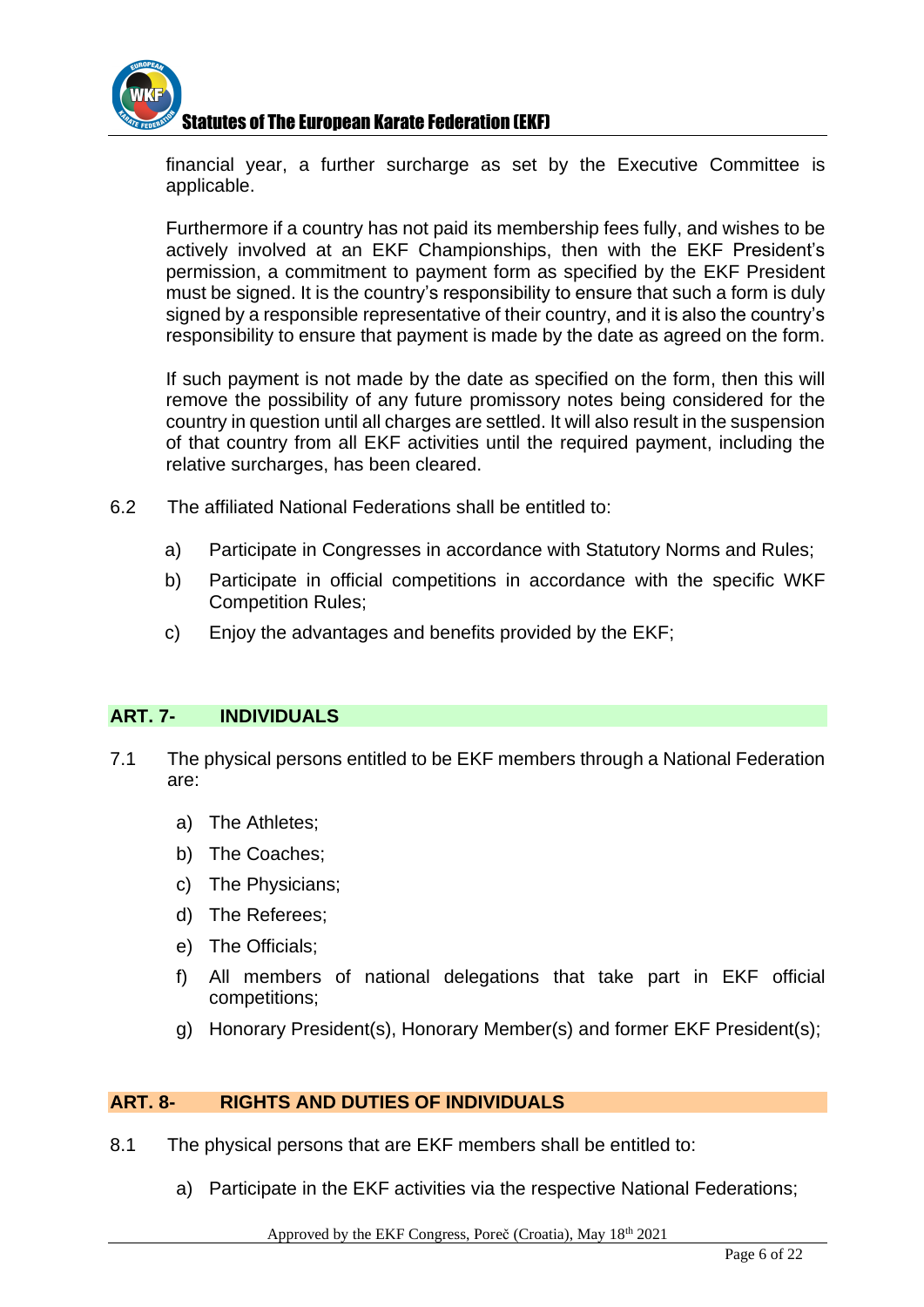

- b) Wear the official EKF uniform, complying with pertaining provisions about the matter;
- c) Be put forward for elective offices and appointments, providing they possess the minimal requirements;

#### **ART. 9- ACCEPTANCE AND OBLIGATIONS**

- 9.1 National Federations and individual persons affiliated to the EKF shall undertake to comply with statutory Norms, Rules and Regulations and all provisions issued by the Executive Committee.
- 9.2 Members shall undertake to work in complete compliance with the rules governing the sport, maintaining a demeanour commensurate with the activity performed.
- 9.3 Any member in breach of the conditions as per points 9.1 and 9.2 above shall be subject to disciplinary action as set forth herein.

### **ART. 10- ELIGIBILITY - CANDIDATURES – INCOMPATIBILITY**

- 10.1 First time election to any EKF office is only open to persons officially put forward as candidates by the National Federation of their own country, and then only when the National Federation has become effective full rights ("permanent") member of the EKF for the last 2 (two) years, and the National Federation is up to date with all payments due to the EKF at the time of opening of the Congress. The incumbent EKF Executive Committee members can individually put forward their candidatures to the Executive Committee.
- 10.2 Regarding the reasons for ineligibility to the EKF Executive Committee, the WKF regulations as contained in Article 10.2 of WKF Statutes will be literally applied for EKF domain.
- 10.3 All the candidatures for elective offices must be put forward exclusively by the respective National Federation (except for cases referred in point 10.1 above) and be received at the EKF seat, or at the General Secretariat office - via registered letter, fax or e-mail - at least 2 (two) months before the date of the elective Congress.
- 10.4 The formalities as per the points above shall also apply to the outgoing Executive Committee members.
- 10.5 The validity of the candidatures shall be verified by the EKF General Secretary. Appeals against the decision of the General Secretary shall be filed to the EKF Disciplinary and Legal Commission within the 5 (five) calendar days following the notification of the said decision.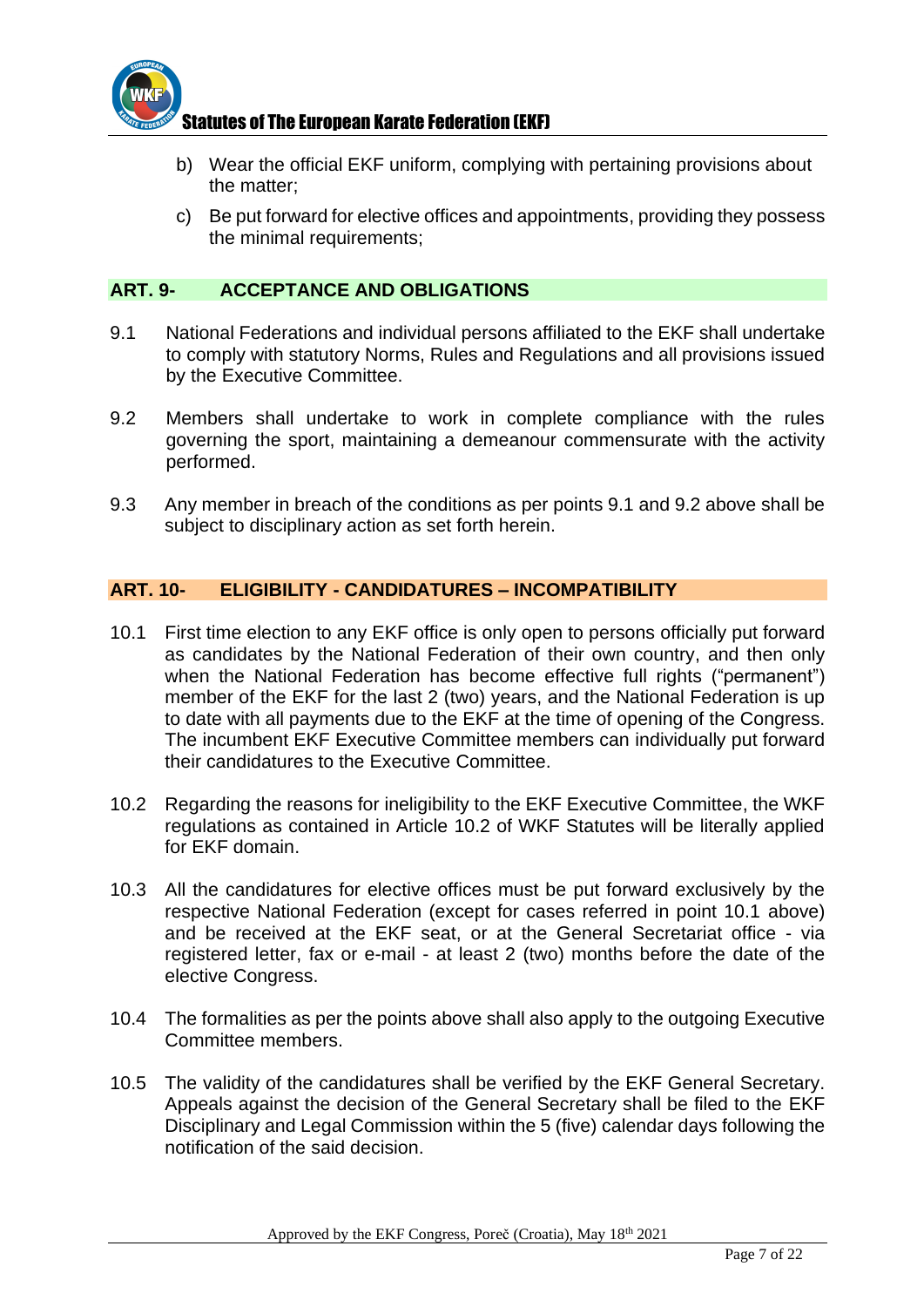

- 10.6 All the candidatures received for elective offices shall be sent by the EKF General Secretary to the affiliated National Federations within the 2 (two) weeks subsequent to the 2 (two) months deadline as per Article 10.3 above.
- 10.7 Elective offices and appointments are incompatible with the roles of Athlete, Coach or Referee in official events. Should a person in one of these categories be elected or appointed, he must immediately give up his previous role for the whole duration of the term of office.
- 10.8 Any National Federation cannot have more than 1 (one) Executive Committee member, this without counting the President, the co-opted member(s) and the former EKF President(s).
- 10.9 If an appointed member other than a Commission Chairman loses the support of his National Federation, the appointment will be immediately forfeited, barring appeal to the Disciplinary and Legal Commission in application of the Rules of the latter.
- 10.10 If an elected member or the Chairman of a Commission loses the support of his National Federation, he will need, to remain in office, the support of 2/3 (two thirds) of the Executive Committee.

Additionally, if the elected member loses the support of the 2/3 (two thirds) of the Congress, the member will be immediately revoked from the position.

Subsequently –for the elected member – he will need the support of 2/3 (two thirds) of the Congress when the next elections take place.

- 10.11 The members of the Executive Committee cannot be appointed to the Refereeing Commission, the Technical Commission, the Medical Commission or the Organisation Commission.
- 10.12 All Executive Committee members must hold the citizenship of the country of their National Federation.

#### **ART. 11- ORGANISATION**

11.1 The powers of the EKF are exercised by its organs, namely: The Congress; The Executive Committee; The President;

### **ART. 12- CONGRESS**

12.1 The Congress is the supreme organ of the EKF, being given deliberative powers. It shall decide only on matters included on the official agenda.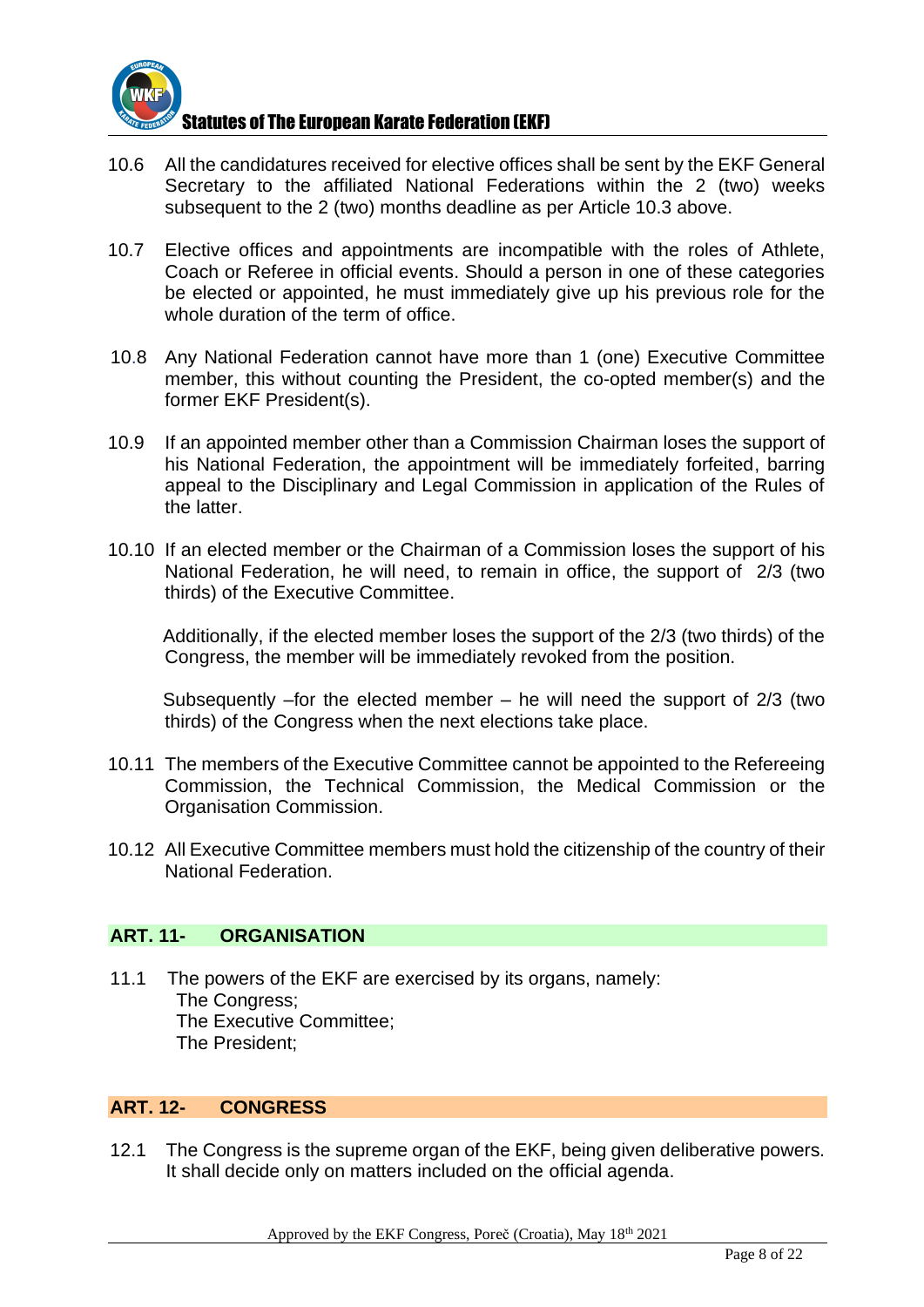

The Ordinary Congress shall have the final say on all matters relating to karate as presented from the National Federations, and on any other topic of a general nature, and it shall define the guidelines for the EKF activity.

- 12.2 The Ordinary Congress shall meet 1 (once) every year at the occasion of the European Senior Championships and in the city where these take place.
- 12.3 The Ordinary Congress may be held by electronic means in exceptional circumstances as the Executive Committee may decide. The proceedings shall be as valid and effective as if the meeting had been held in person.
- 12.4 The call for the Congress shall be given by post, fax or e- mail, signed by the President or by the General Secretary.
- 12.5 The Congress can consider only items which are included in the agenda. No later than 2 (two) weeks after the Executive Committee meeting during the European Junior & Cadet Championships, the General Secretary shall invite the National Federations members to submit via fax or e-mail to the General Secretariat items which they wish to have included in the agenda of the Congress after agreement from the Executive Committee. The proposals will have to be submitted and received within the 2 (two) weeks subsequent to invitation of the General Secretary.
- 12.6 At least 1 (one) month before the date fixed for the Congress, the General Secretary will send to the member Federations the draft of the agenda formulated by the Executive Committee.
- 12.7 The agenda must include the following: Approval of the minutes of the preceding Congress, reports of the President and General Secretary, report of the Treasurer and of the Auditors, report of the Chairman of the Sports Commission and election of new members to vacant positions in the Executive **Committee**
- 12.8 Also the following matters shall be included on the agenda:
	- a) Affiliations of new National Federations;
	- b) Information on the future activity and designation of the relevant organisations;
- 12.9 Questions not included in the agenda for the Congress may, at the consent of the majority of 2/3 (two-thirds) of the members present, be discussed, barring when the President, due to time constraints or for considering them of sufficient importance, decides to refer the question to the Executive Committee, or if considered of sufficient importance by the President, he decides to refer the question to the next Congress. Changes in the Statutes will by their nature be considered of sufficient importance as defined above.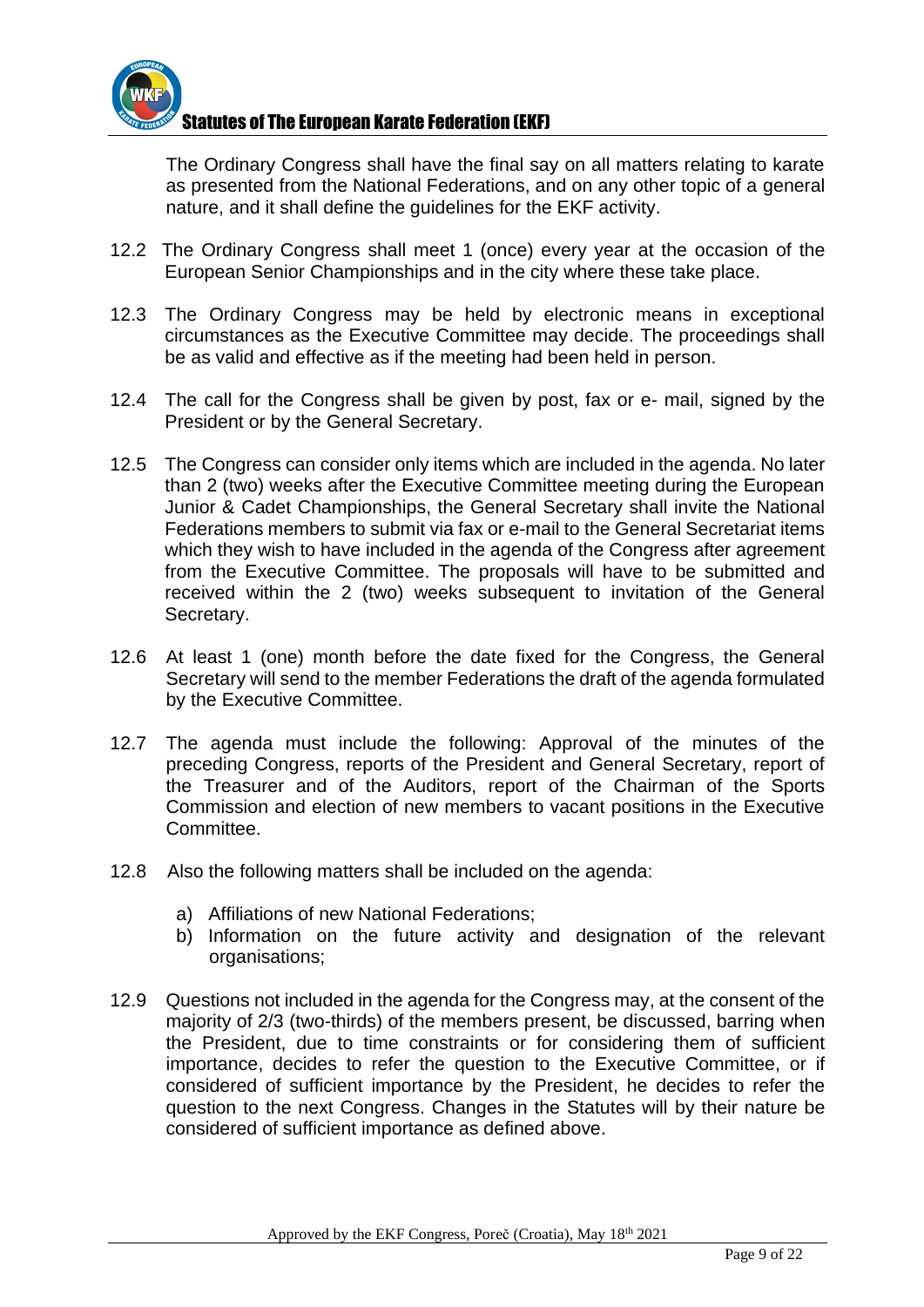

- 12.10 The Congress shall be presided over by the President of the EKF, or in his absence by the 1<sup>st</sup> Vice-president or in absence of the latter by a Vice-president to be selected following the order in which they were ranked. The Congress secretary shall be the General Secretary of the EKF or, in his absence, the Assistant General Secretary.
- 12.11 The delegate who represents a National Federation at the Congress must hold the citizenship of the country represented and have a proxy signed by the President of the National Federation unless if the National Federation is represented by its President.
- 12.12 The verification of the proxy will be carried out by a Commission composed by 3(three) persons, namely 1 (one) Vice-president, the General Secretary or the Assistant General Secretary and the Treasurer or the Assistant Treasurer before the official opening of the Congress. In the case of any contestation, the General Secretary shall submit the claim to the Disciplinary and Legal Commission. Should any of the prescribed members of the Commission not be present at the Congress the EKF President will, at his discretion, appoint substitute Commission members from the EKF Executive Committee members present.
- 12.13 For the positions to be elected where there is the same number of candidates as positions, the election may take place by acclamation, one candidate at a time.
- 12.14 In order to be valid, candidatures for the Executive Committee must be sent by fax or e-mail 2 (two) months before the Congress. This formality is also necessary for all members who present themselves for re-election, including the Executive Committee co-opted members.
- 12.15 Observers may be invited to the Congress by the President, with the right to speak only upon the authorisation of the President.
- 12.16 The candidates for election must stand with respect to the ethics and principles of the EKF and not attempt to procure votes by offering incentives to the EKF members. Any candidate found offering incentives to obtain votes will forfeit his eligibility for the candidature of the office.
- 12.17 It is forbidden for a National Federation to give a proxy to another National Federation or to a delegate who has a different citizenship than the one of the country of the National Federation, even if he is a member of that National Federation.
- 12.18 The members of the Executive Committee shall not have the right to vote in the Congress, except if they represent a National Federation.
- 12.19 Barring the terms of Articles 21 and 22 as set forth herein, the Congress shall decide by majority vote. Voting shall generally be done by the show of hands or by roll call. For elections and questions of particular importance, or whenever the Chairman of the Congress or ½ (half) of the delegates with voting rights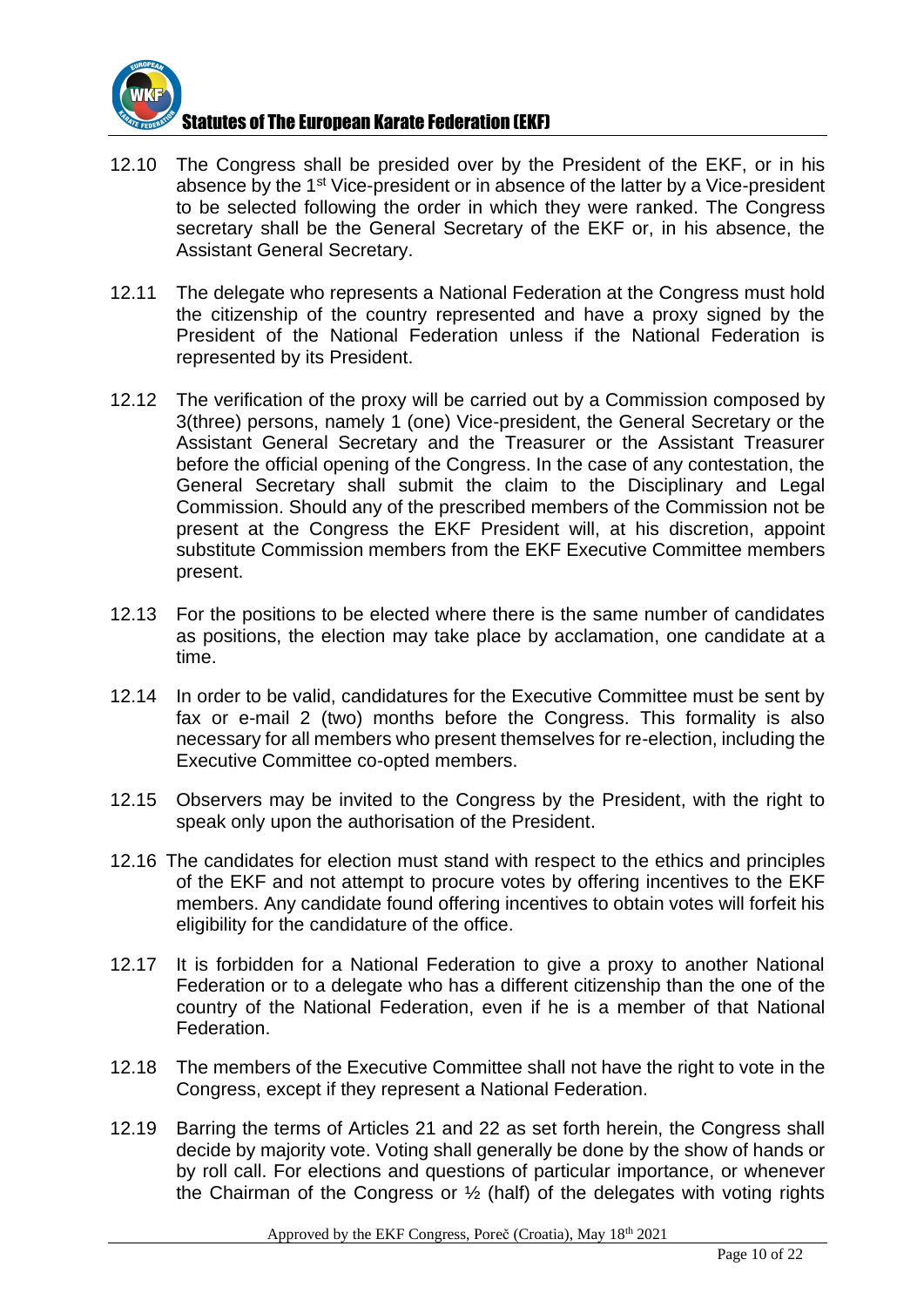

demand it, voting shall be by secret ballot. For elections secret ballot is obligatory – except for the cases referred in Article 12.12 - and the one round system will be followed in all cases.

- 12.20 In the event of a tie, the Chairman of the Congress shall have the right to cast the deciding vote or may also decide to repeat the voting between the candidates tied.
- 12.21 If the Ordinary Congress is held by electronic means under Article 12.3, the decisions of the Ordinary Congress shall be taken by casting electronic votes remotely via an independent scrutineer.
- 12.22 The following shall be entitled to take part in the Congress:
	- a) The affiliated National Federations in possession of voting rights;
	- b) The Executive Committee;
	- c) The Chairmen of the EKF Commissions;
	- d) The Honorary President(s) and Honorary Member(s);
	- e) The National Federations with provisional affiliation;
- 12.23 The affiliated National Federations, in accordance with Statutory Norms and Rules shall be entitled to 1 (one) vote, providing they have had sporting activity in EKF in the year of the Congress and in the previous year, have paid the relative membership fee during the last 2 (two) years, and have cleared all the outstanding payments to the EKF.
- 12.24 The annual sporting period, accounting period and fiscal year adopted by the EKF shall coincide with the calendar year ( $1<sup>st</sup>$  of January /  $31<sup>st</sup>$  of December).
- 12.25 Abstentions and blank or spoiled votes are not taken into consideration in the calculation of the required majority.
- 12.26 Each National Federation may be represented by up to 2 (two) persons, who, if 1 (one) of the 2 (two) is not the National Federation President, must be in possession of a proxy signed from the President of the same National Federation. Each Federation may also have its own interpreter.
- 12.27 The Congress shall be deemed valid at the first call if at least 1/2 (half) of affiliated National Federations in possession of voting rights are present, or at the second call, 1 (one) hour later, if at least 1/3 (one-third) of affiliated National Federation in possession of voting rights are present. If finally a valid Congress is not possible for reasons of quorum, the Executive Committee will convene right after the cancellation of the Congress, with the same agenda as published for the Congress, and with equivalent powers as that of the announced Congress with exception to Article 22 of these Statutes.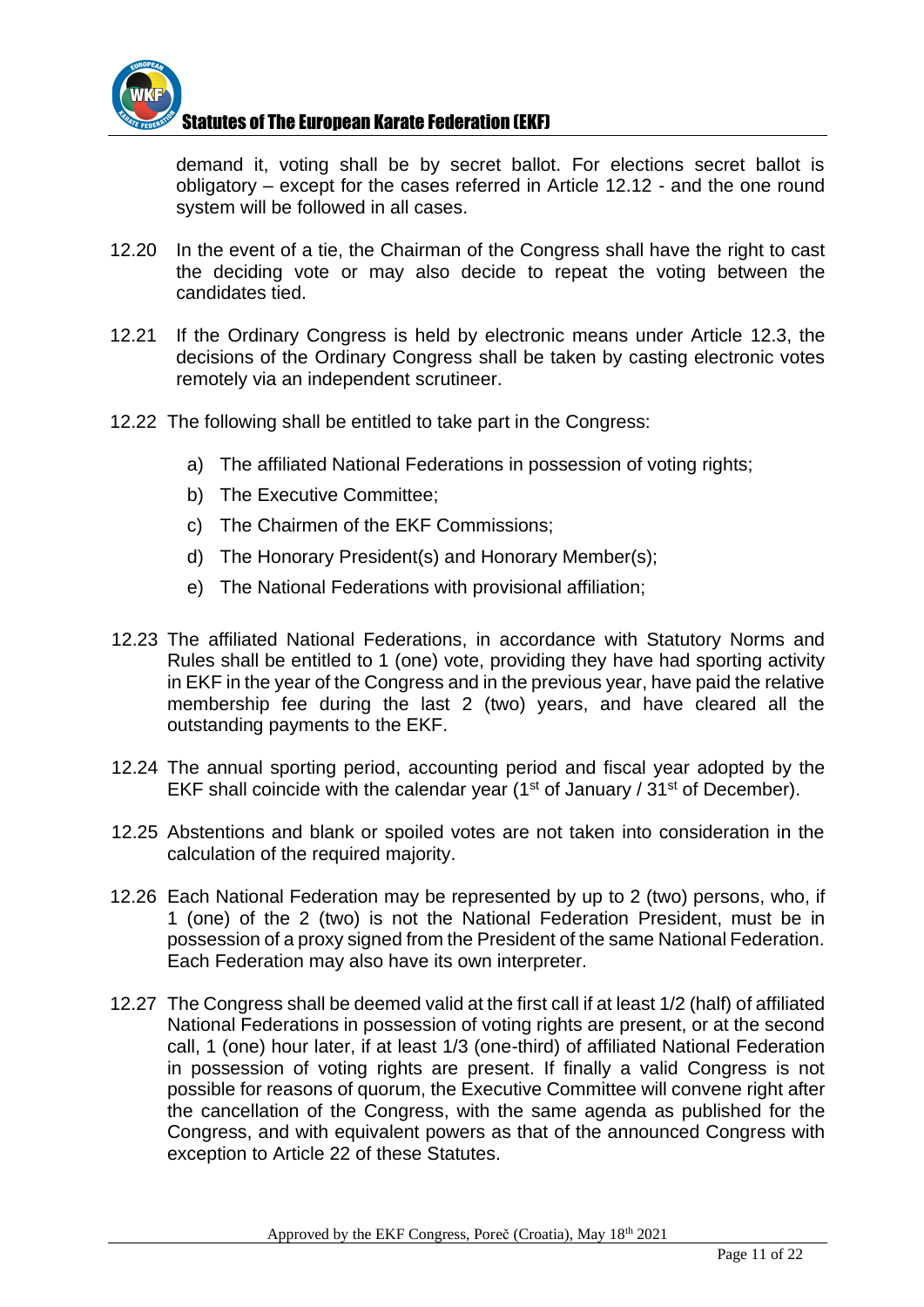

Every 6 (six) years, to coincide with the European Senior Championships, the Ordinary Congress shall elect the President via secret ballot.

Every 4 (four) years, to coincide with the European Senior Championships, the Ordinary Congress shall elect, via secret ballot, the10 (ten) elective positions of the Executive Committee;

- 12.28 The Extraordinary Congress shall meet:
	- a) Upon the initiative of the President, when the same considers it necessary;
	- b) Upon the written and justified request of at least 50% + 1 (half plus one) of the members of the Executive Committee;
	- c) Upon written and justified request of at least 50% (half) of the affiliated National Federations in possession of voting rights;

Providing it complies with the terms and procedures for the validity of Congress as set forth herein, an Extraordinary Congress may be called at the same time as an Ordinary Congress.

The resolutions and decisions of the Extraordinary Congress shall have the same validity as those of the Ordinary Congress.

- 12.29 The Extraordinary Congress may be held by electronic means in exceptional circumstances as the Executive Committee may decide. The proceedings shall be as valid and effective as if the meeting had been held in person.
- 12.30 The Extraordinary Congress may deal with all matters normally handled by the Ordinary Congress. It shall decide on the proposals to amend the Statutes or any proposal to dissolve the EKF.
- 12.31 The Chairman of the Congress shall decide on the duration of the speaking time granted to the participants and limitations to when an issue is considered adequately debated before being taken up for voting.
- 12.32 The Congress may delegate powers to the Executive Committee.
- 12. 33 Any decision of the Congress, including decisions on amendments to the Statutes, comes into effect immediately unless otherwise decided by the Congress upon proposal of the President.
- 12.34 If the Extraordinary Congress is held by electronic means under Article 12.29, the decisions of the Ordinary Congress shall be taken by casting electronic votes remotely via an independent scrutineer.
- 12.35 Minutes of all meetings and other proceedings of the Congress are established under the authority of the President.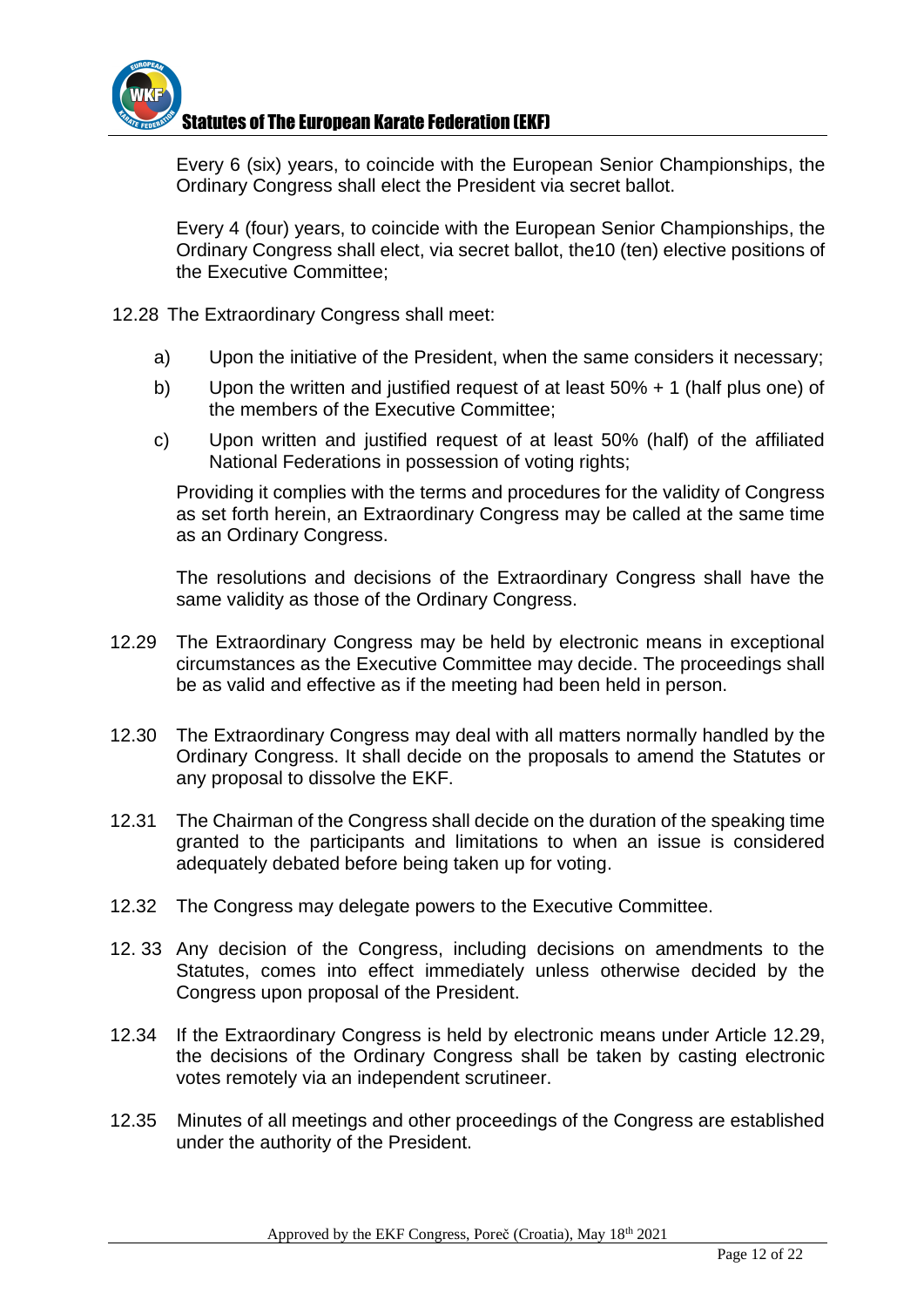

#### **ART. 13- EXECUTIVE COMMITTEE**

- 13.1 The Executive Committee shall be composed of the President, who shall preside it over, and at least 10 (ten) elected members.
- 13.2 All Executive Committee elective positions will be elected by the whole Congress.
- 13.3 In the Executive Committee the equal opportunity to women and men must be assured.
- 13.4 The Executive Committee will have the right to co-opt a number of additional female members in the event that after the elections the number of women members of the Executive Committee, in the Committee's own opinion, is considered insufficient for female representation. The Executive Committee will have also the right to co-opt 2 (two) additional members. Additionally, the Executive Committee will have the right to co-opt an athletes' representative.

The term of the co-opted member(s) will be at the discretion of the Executive Committee, who may at any time revoke the co-option(s). These co-opted members are appointed with simple majority of the Executive Committee members and once co-opted will enjoy full membership and voting rights until the next ordinary election or until being revoked if earlier.

- 13.5 The Executive Committee shall be in power for a 6 (six) year term for the President's office and for a 4 (four) year term for the office of the 10 (ten) elected members. All may be re-elected indefinitely.
- 13.6 The newly elected President and Executive Committee members will take office immediately after the election. All attendance and accreditation rights of the outgoing EC members will be kept until the day after the closing of the Championships where the corresponding elective Congress has taken place.
- 13.7 In its first meeting, to take place as early as possible after the elective Congress, the Executive Committee, upon proposal of the President, shall reconfirm, or appoint from among its members, the 1<sup>st</sup>, the 2<sup>nd</sup> and the 3<sup>rd</sup> Vice-president, the General Secretary, the Assistant General Secretary, the General Treasurer, and the Assistant General Treasurer.

The Executive Committee, upon proposal of the President, may revoke and subsequently reappoint any of these positions.

- 13.8 Former EKF Presidents shall remain Executive Committee members for life, without voting rights.
- 13.9 The Executive Committee shall lead, manage and administer EKF activity, draw up programmes in accordance with the directives approved by the Congress and assure that they are enacted.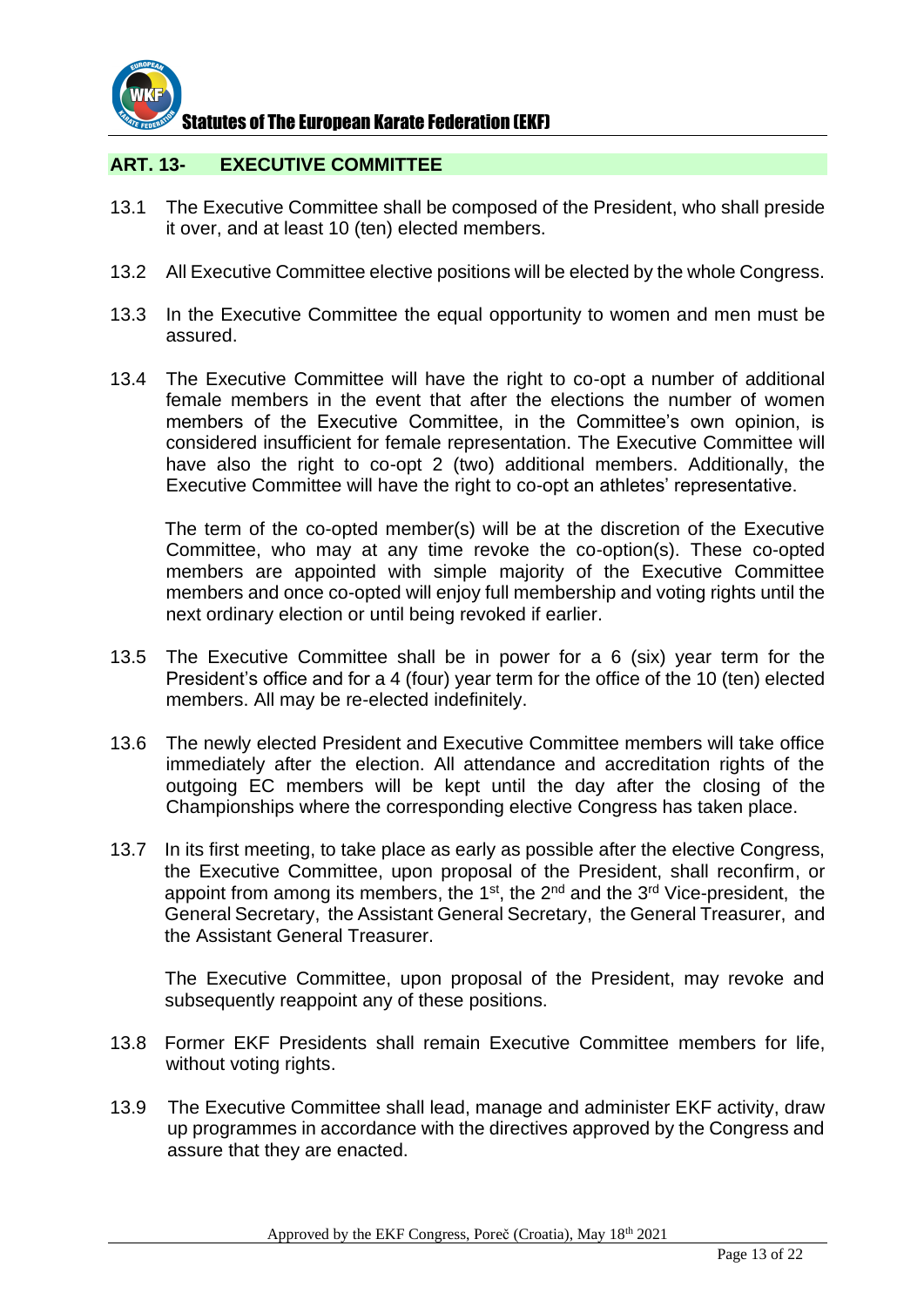

Mainly, it shall:

- a) Call Congresses, establishing the agenda;
- b) Draft the technical and financial report on the previous year's activity, to be submitted for the approval of the Congress;
- c) Approve the budget relative changes and the final balance-sheet, to be submitted for the approval of the Congress;
- d) Create, restructure and remove Commissions;
- e) Approve and amend Rules and Regulations, with the exception of the Anti Doping Rules and the Competition Rules that will be the WKF ones
- f) Decide upon the provisional affiliation of National Federations, to be submitted for ratification of the Congress;
- g) Decide on the suspension of international activities of National Federations that have not paid their annual fees;
- h) Confer and repeal appointments;
- i) Administer available funds;
- j) Monitor compliance with the Statutes, Rules and Regulations and issued Norms;
- k) Issue provisions pertaining to recognition, affiliation and membership;
- l) Decide upon the amounts of fees and charges;
- m) Grant amnesties, pardons and remissions and establish the limits of these measures;
- n) Grant distinctions
- o) Consider urgent provisions issued by the President;
- p) Decide upon other matters included in the agenda;
- 13.10 The Executive Committee shall be convened by the President as required but at least 1 (one) time yearly in an ordinary session or, at the written and justified request of the majority of its members, in an extraordinary session.
- 13.11 If for any reason a position should become vacant in the Executive Committee, the Executive Committee may proceed to co-opt a member in accordance with the terms of Article 13.4 herein. The co-opted member(s) shall remain in office at the discretion of the Executive Committee and as a limit until the following Congress, when regular elections for the co-opted position(s) are held.
- 13.12 The travel, accommodation costs and other expenses, as well as the relative allowances from the Executive Committee members shall be settled in accordance with the provisions of the relevant Rules and Regulations.
- 13.13 The term of the members of the Executive Committee will be automatically extended up to the time of the Congress if the term expires before the date of meeting of such Congress.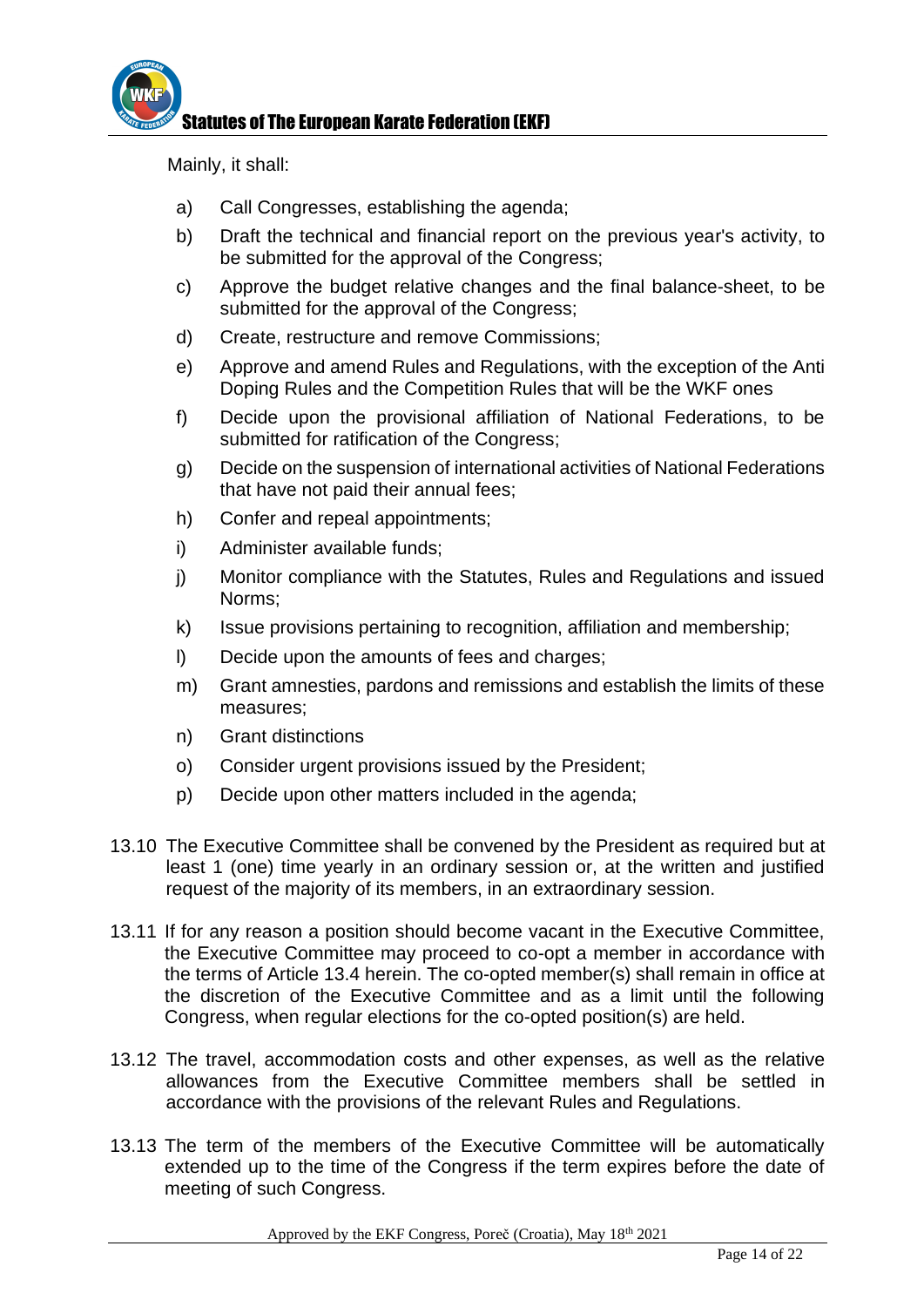

- 13.14 At the request of the Executive Committee, meetings will also be attended by the Chairmen of the Permanent Commissions for matters directly concerning them.
- 13.15 When for any reason a meeting of the Executive Committee cannot take place, the necessary decision may be taken following an exchange of faxes or e-mails.
- 13.16 The Executive Committee takes all their decisions by simple majority. In the event of a tied vote, the President, or in his absence the Acting Chairman (which is the ranking Vice President), will have the casting vote.
- 13.17 In order to be considered valid, any meeting of the Executive Committee of the EKF must include at least 50% (half) of its members and be presided over by the President, or in his absence, by one of the Vice-presidents to be selected following the order in which they were ranked. No proxies are allowed.
- 13.18 The minutes of all meetings and other proceedings of the Executive Committee are established under the authority of the President. No correction or alteration to the minutes will be accepted unless written modification has been received and acknowledged in writing by the Secretariat within 1 (one) month after they have been circulated to the National Federation members.
- 13.19 Vice-Presidents
	- 13.19.1 The Executive Committee, in its first meeting after the elections, shall appoint from among its members, upon proposal of the President, at least the 1<sup>st</sup>, the 2<sup>nd</sup> and the 3<sup>rd</sup> Vice-president.
	- 13.19.2 The Vice-presidents shall provide the President with assistance for all functions and shall replace him upon in the occasions as set forth herein in accordance with the relevant procedures.
	- 13.19.3 The Executive Committee may assign special duties to the Vice-presidents providing they are not in contradiction with the provisions herein.
- 13.20 General Secretary
	- 13.20.1 The Executive Committee, in its first meeting after the elections, shall appoint from among its members, upon proposal of the President, the General Secretary.
	- 13.20.2 To be eligible as the EKF General Secretary is necessary to be a EKF Executive Committee member at the time of the election in the relevant EC meeting (see 13.7).
	- 13.20.3 The duties of the General Secretary shall be:
		- a) To execute the decisions taken by the Executive Committee;
		- b) To maintain relationships with the WKF, with the affiliated National Federations and with outside parties;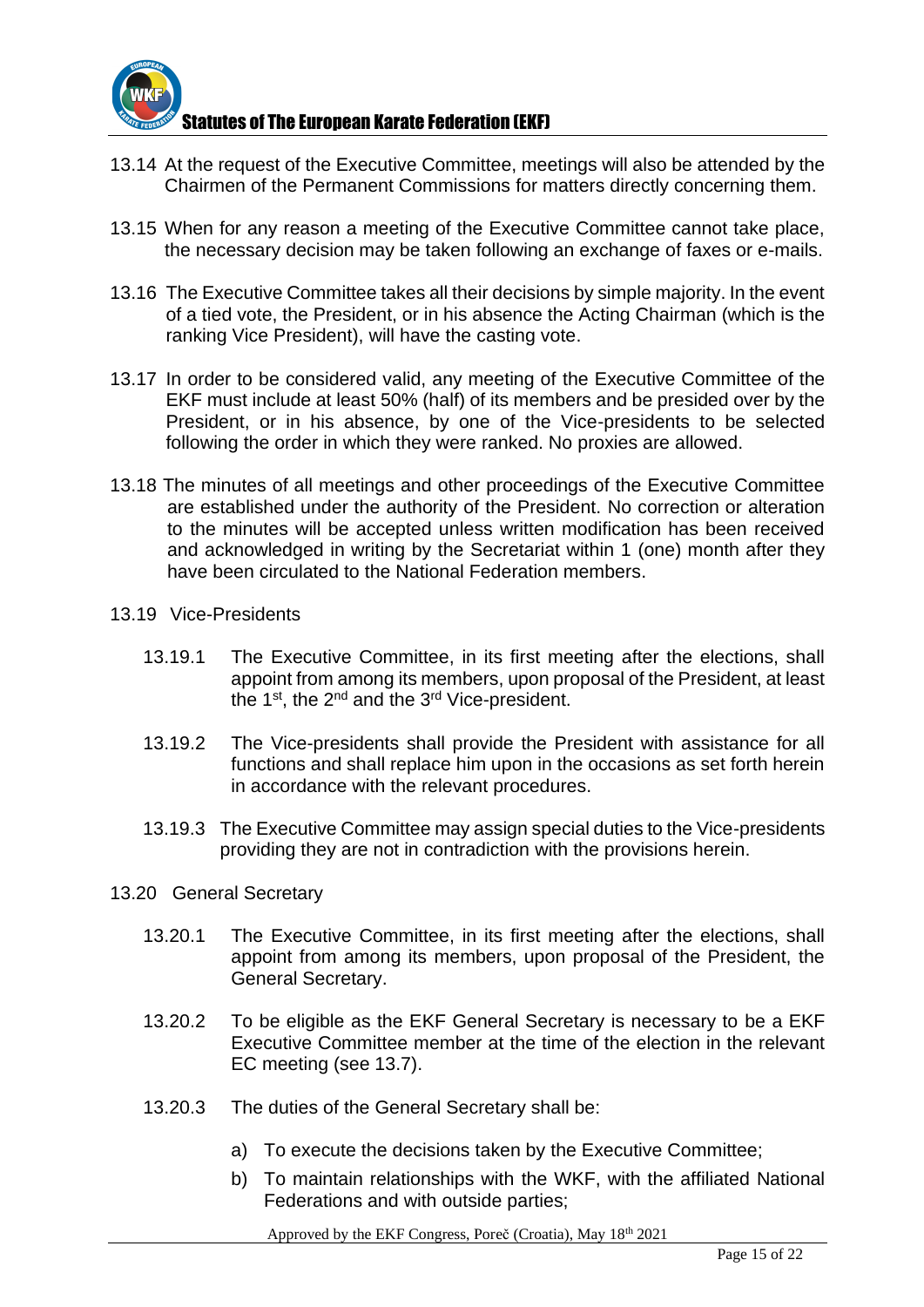

- c) To draw up and take care of the minutes of the Executive Committee and of the Congress meetings;
- 13.20.4 At each meeting of the Executive Committee the General Secretary must present an up to date report on the EKF situation.
- 13.21 Assistant General Secretary
	- 13.21.1 The Executive Committee, in its first meeting after the elections, shall appoint from among its members, upon proposal of the President, the Assistant General Secretary.
	- 13.21.2 The duties of the Assistant General Secretary shall be:
		- a) To assist the General Secretary and replace him in the event of absence or impediment;
		- b) Perform any other secretarial duty asked by the General Secretary or by the Executive Committee;
- 13.22 General Treasurer
	- 13.22.1 The Executive Committee, in its first meeting after the elections, shall appoint from among its members, upon proposal of the President, the General Treasurer.
	- 13.22.2 It is the duty of the General Treasurer to keep the accounts in order.
	- 13.22.3 At each meeting of the Executive Committee to take place immediately before an Ordinary Congress, the General Treasurer must present an up to date report on the EKF's finances.
- 13.23 Assistant General Treasurer
	- 13.23.1 The Executive Committee, in its first meeting after the elections, shall appoint from among its members, upon proposal of the President, the Assistant General Treasurer.
	- 13.23.2 The duties of the Assistant General Treasurer shall be:
		- a) To assist the General Treasurer and replace him in the event of absence or impediment;
		- b) Perform any other administrative duty asked by the General Treasurer or by the Executive Committee;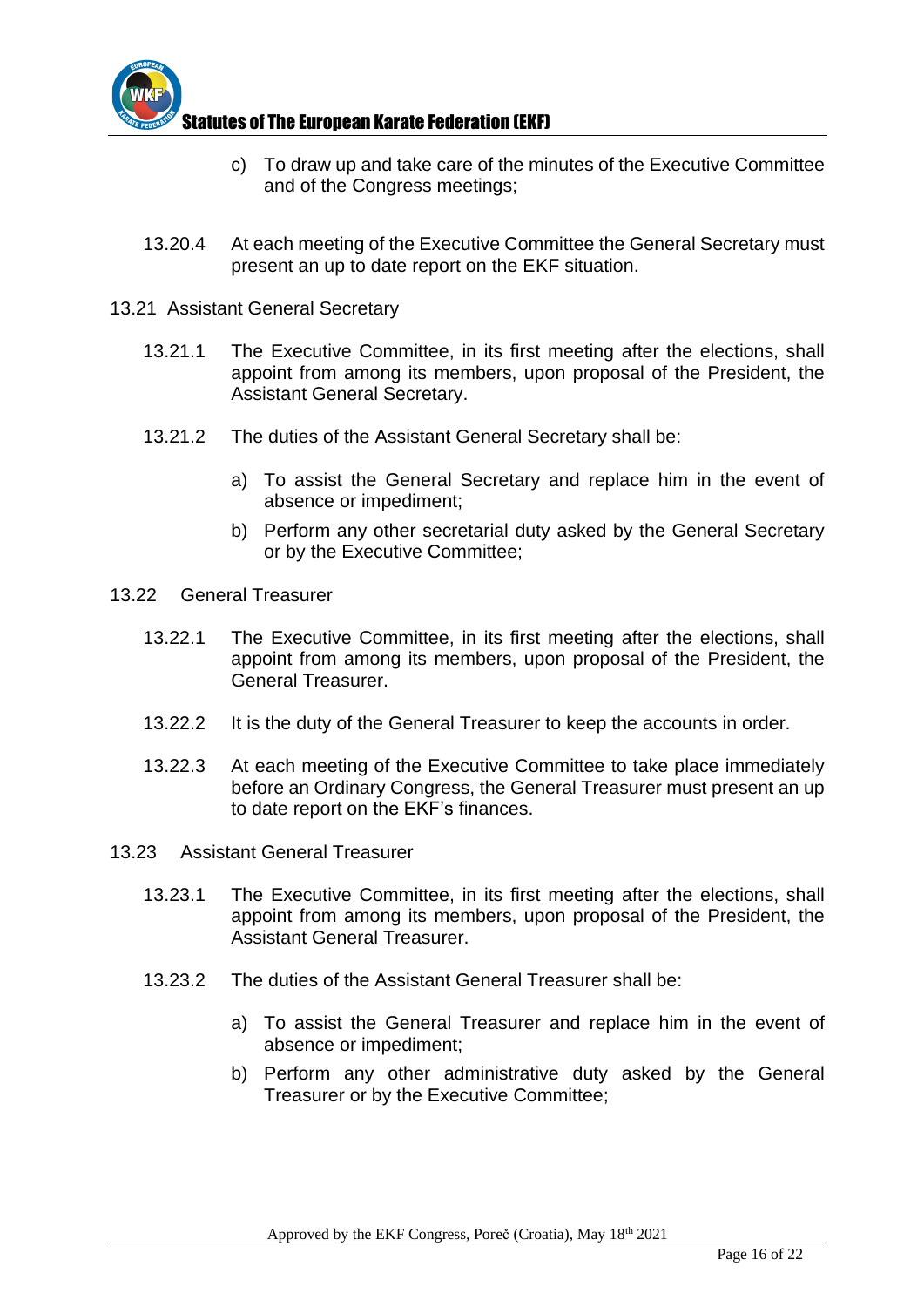

#### **ART. 14- PRESIDENT**

- 14.1 The President or other member(s) of the Executive Committee appointed by the President shall represent the EKF before WKF and before outside parties. The President represents the EKF before the ordinary justice both in demand and in defence without need to be authorised by the Executive Committee. He can delegate his powers to be represented in any event, before the WKF, before the Court or before the Court of Arbitration for Sport (TAS / CAS) or in any other juridical matter.
- 14.2 To be eligible as EKF President, is necessary to be a EKF Executive Committee member at the time of the election.
- 14.3 The EKF President shall be responsible for the day to day running of the EKF and for answering to the Congress and to the Executive Committee.
- 14.4 The EKF President shall convene and chair the Executive Committee, after having drafted the agenda, and shall monitor the implementation of the approved resolutions, barring exceptions expressly specified herein
- 14.5 The EKF President shall convene and chair the Congress, barring exceptions expressly specified herein.
- 14.6 In emergency situations, the EKF President may take decisions normally attributed to the Executive Committee or to the Congress. These decisions shall however be submitted to the ratification of the Executive Committee or of the Congress, as the case may be, in its subsequent meeting.
- 14.7 In the event of a temporary absence, the EKF President may delegate some or all of his functions and powers to the 1<sup>st</sup> Vice-president.

In the event of the President's resignation or permanent absence, his powers shall be taken over by the 1<sup>st</sup> Vice-president, that, together with the Executive Committee, shall continue to carry out the ordinary administration of the EKF until the next Ordinary Congress, where the elections for President will be called in accordance with the terms and procedures as set forth herein. In case the date of the Congress cannot fulfil the candidature procedure time as per Article 10.3, the call for elections will have to take place at the following Ordinary Congress.

In the case of the President's resignation, the President is also entitled, at his sole discretion, to call for Presidential elections for the remainder of the term before the expiration of the said term for which he has been elected. In this case the Presidential election will take place at the next Ordinary Congress in accordance with the terms and procedures as set forth herein.

In the event of absence or resignation of the 1<sup>st</sup> Vice-president, the other Vicepresidents shall take his place according firstly to the rank given by the Executive Committee, secondly to seniority in office and finally to seniority by age.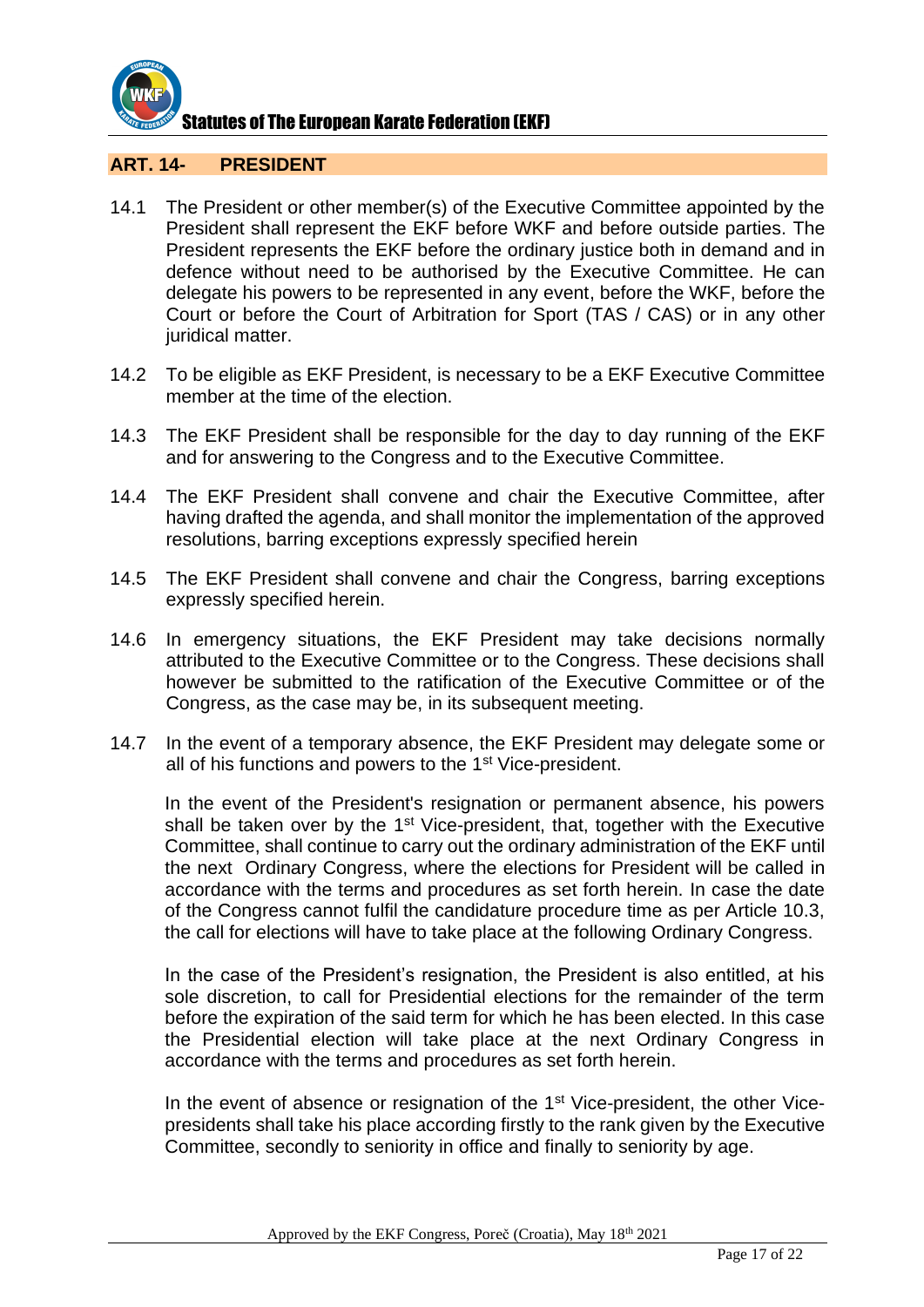

#### **ART. 15- FINANCES, ACCOUNTS AND AUDITING**

- 15.1 Under the authority of the Executive Committee, the General Treasurer is responsible for the liquid assets of the EKF and the regular keeping of the accounts.
- 15.2 The Executive Committee will appoint an independent qualified accountant, or a firm of qualified accountants, who will be given the task of auditing annually the accounts of the EKF and reporting to it on them. For each Ordinary Congress, the appointed accountant will moreover provide a succinct report on the audit of the EKF accounts. This report will also indicate whether the accounts have been kept in a regular manner and in accordance with the Statutes of the EKF.

#### **ART. 16- PERMANENT COMMISSIONS**

Without prejudice of what contained in Article 13, point 9), letter d), there will in principle be the following Permanent Commissions:

- 1.- Anti Doping Commission
- 2.- Disciplinary and Legal Commission
- 3.- Medical Commission
- 4.- Organisation Commission
- 5.- Refereeing Commission
- 6.- Sports Commission
- 7.- Technical Commission

#### **ART. 17- RULES AND REGULATIONS**

- 17.1 The Executive Committee, in accordance with the terms set forth in Article 13, point 9, letter e), and in order to achieve the aims of the EKF, shall issue all the Rules and Regulations, with the exceptions listed in Article 13, point 9, letter e).
- 17.2 The Permanent Commissions shall help to prepare the Rules and Regulations in their own sphere of activity.
- 17.3 All Rules and Regulations must conform to the principles of these Statutes and the WKF Statutes

#### **ART. 18- HONORARY PRESIDENT AND HONORARY MEMBERS**

18.1 Based upon a proposal of the Executive Committee, the Ordinary Congress shall elect the Honorary Presidents and the Honorary Members by acclamation. They shall be chosen among members who, with selfless commitment, have made a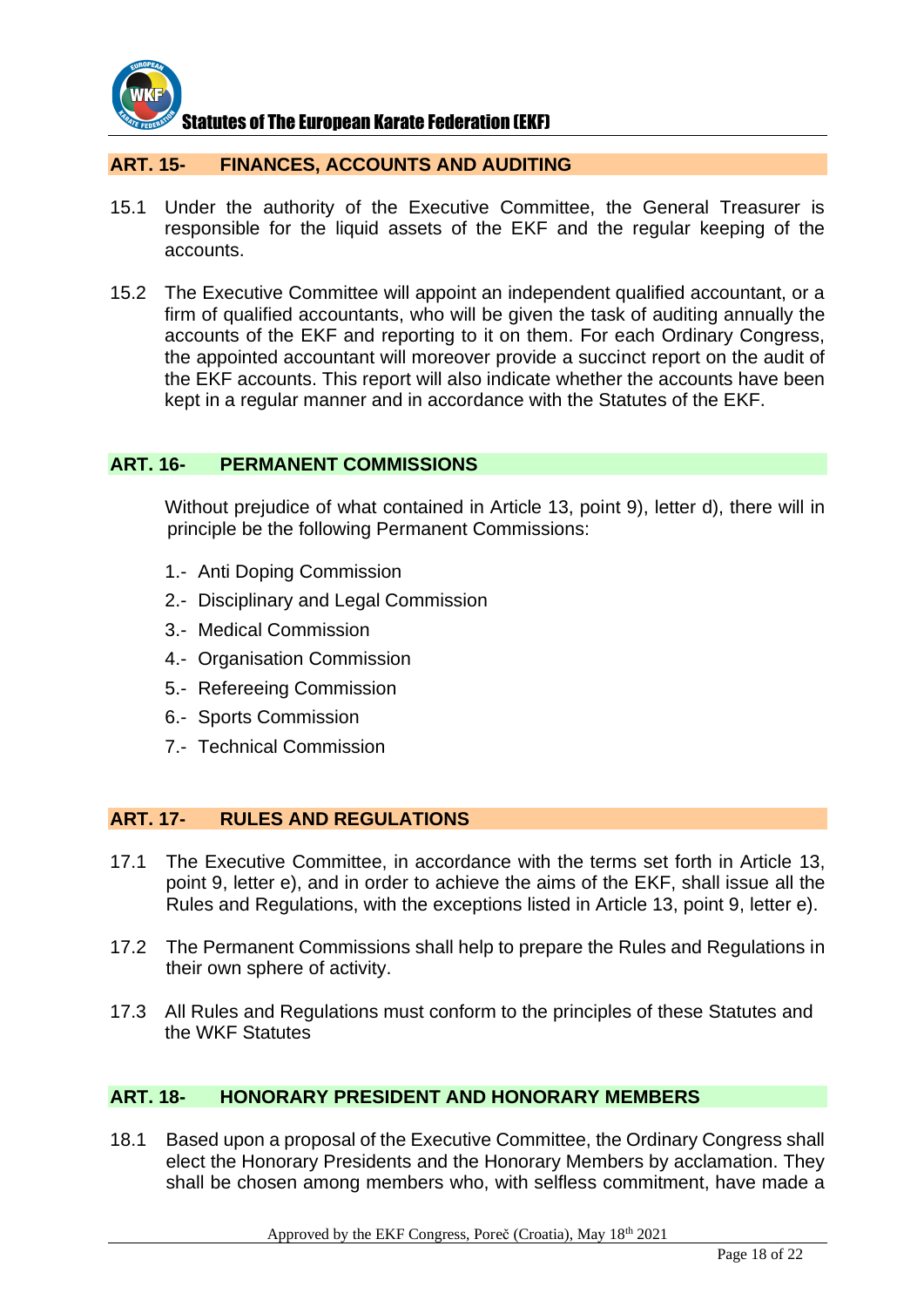

significant contribution to the spread of karate in the world and acquired special merits within the EKF.

The Honorary President(s) and the Honorary Member(s) are elected without time limitation. Their nomination may be reconsidered by the Congress upon proposal of the Executive Committee or the Disciplinary and Legal Commission by a 2/3 (two thirds) majority vote. Honorary positions can only be suspended by decision of Executive Committee and can only be permanently withdrawn by decision of the EKF Congress.

- 18.2 It is not possible to have more than 2 (two) Honorary Presidents at the same time, except in the case of an outgoing President being elected Honorary President.
- 18.3 The Honorary President(s) is (/are) entitled to attend Congresses and Executive Committee meetings, and will have consultative vote.

The Honorary President(s) and Honorary Members shall make up the EKF Honorary Board.

#### **ART. 19- PRIZES AND REWARDS**

- 19.1 The Star for Sporting Merit will be the distinction to honour National Federations and individuals who have distinguished themselves through the performance of activity to popularise and improve the sport of karate.
- 19.2 There are 3 (three) types of Stars for Sporting Merit:
	- a) Gold: For the Honorary Presidents and Honorary Members, for National Federations and individuals that have worked for karate at least 20 (twenty) years.
	- b) Silver: For National Federations and individuals that have worked for karate at least 15 (fifteen) years.
	- c) Bronze: For National Federations and individuals that have worked for karate at least 10 (ten) years.
- 19.3 The Stars for Sporting Merit are accompanied by the corresponding Diploma and, for individuals, by a special badge.

#### **ART. 20- PRINCIPLES OF SPORTING JUSTICE**

- 20.1 The EKF will have a Disciplinary and Legal Commission (DLC). The right of defence and contradiction will be granted.
- 20.2 Any dispute arising from the application or interpretation of the EKF Statutes will be settled exclusively and finally by a Tribunal formed by the DLC following its Rules.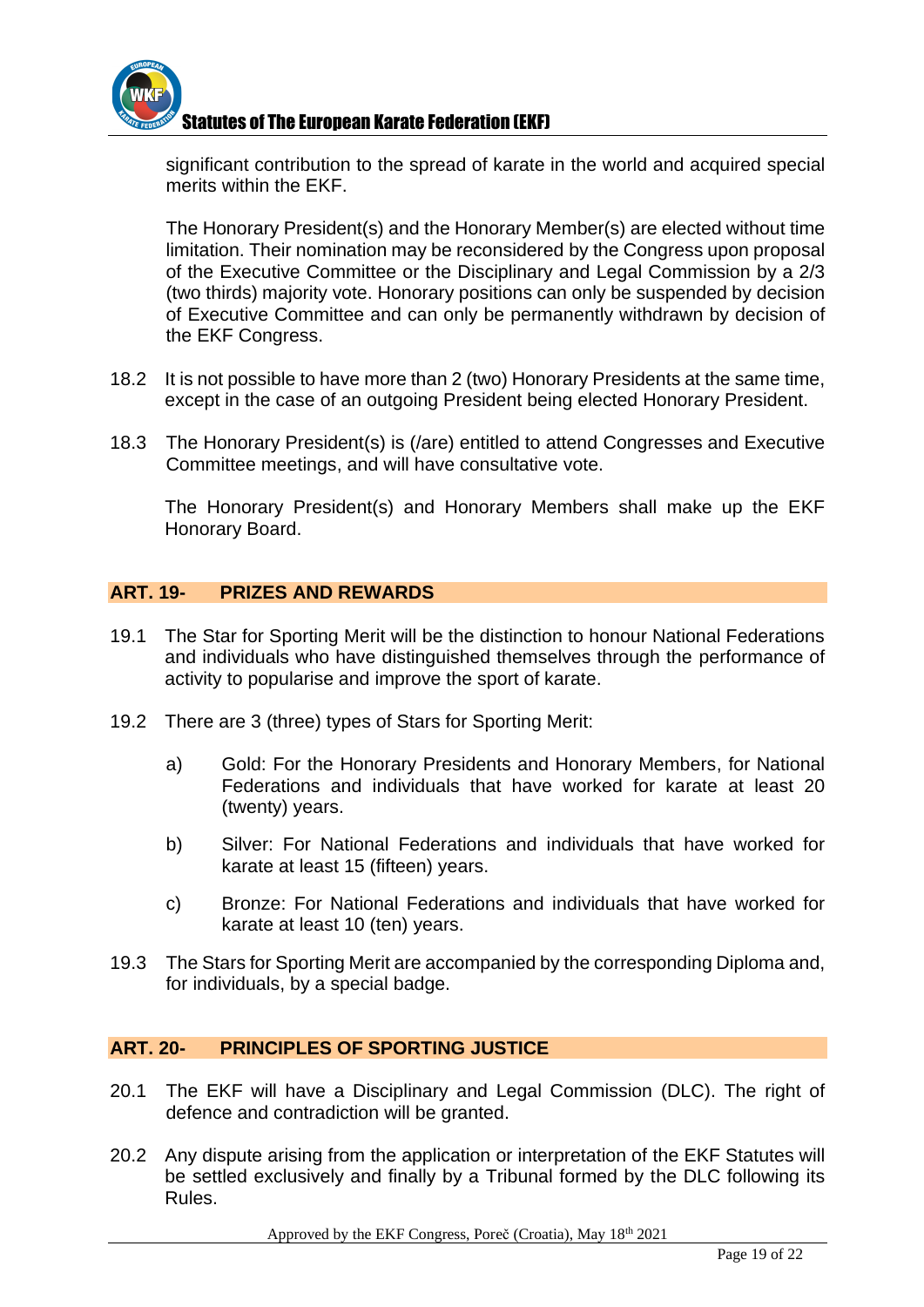

- 20.3 The National Federations are responsible before the EKF of the actions of the associations, clubs and individuals that belong to them, as well as of the compliance of all their components with the Statutes of the EKF.
- 20.4 A National Federation may be excluded from the EKF for one of the following reasons:
	- a) By majority decision of the Congress;
	- b) For omission of payment of the membership fees for 2 (two) years. In this case the decision may be taken by the Executive Committee;
	- c) By decision of the DLC, in accordance with the Article 11 of the Disciplinary Rules.
- 20.5 National Federations who have not paid their annual fees and whatever other amounts due to the EKF by the required date may be suspended by the Executive Committee as full rights members and/or from all EKF activities until complete payment of all amounts due is made. Only the Executive Committee will be able to authorise exceptions or postponements, these exceptions or postponements not affecting the full applicability of Articles 10.1 and 12.21.
- 20.6 National Federations whose payments are not made in full at the date fixed by the Congress, may be authorised by the Executive Committee to attend the Congress, but will not have the rights to debate or vote.
- 20.7 Whether a National Federation shall leave the EKF through expulsion or resignation or for any other reason, it shall remain liable to the EKF for all amounts due, and must fulfil its duties and obligations to the EKF.
- 20.8 If a National Federation, the members that form that National Federation, or an individual member of that National Federation, contravenes the Statutes of the EKF or those of the WKF, or for any reason of discipline, the EKF may restrain or suspend the activities of this Federation or individual member, in accordance with the EKF Statutes and the Disciplinary Rules.
- 20.9 The EKF expressly prohibits their National Federations, and their components, from the double affiliation with any karate organisation as it may be determined by the WKF Executive Committee to be a dissenting organisation.

National Federations and their members are prohibited from having sporting relationships with these dissenting organisations and with any organisation that is determined by the EKF to act contrary to the interest of the EKF or WKF not recognised by the EKF, or with a member country of the EKF or of the WKF which National Federation is suspended due to non payment of fees or for disciplinary reasons.

20.10 The DLC may take disciplinary actions against Federations and physical persons.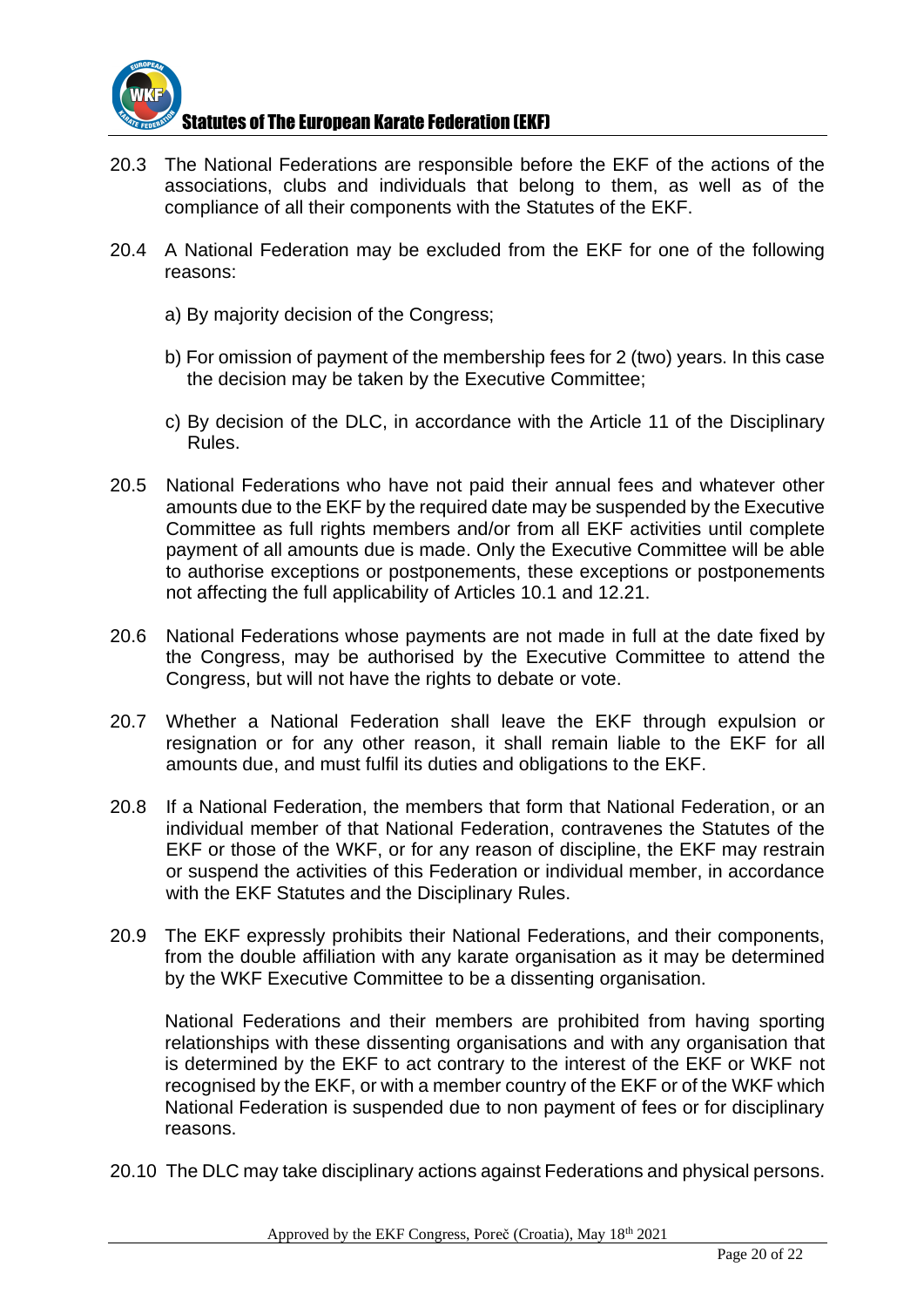

- 20.11 The amnesties, pardons and remissions given can be specific, partial or of an absolutely general nature.
- 20.12 Affiliated members and Individuals shall commit themselves to accept no authority other than the one of the EKF. An appeal before the WKF Disciplinary Commission is only possible after having exhausted all the internal resources foreseen in the EKF Statutes and Disciplinary Rules.

#### **ART. 21- AMENDMENTS TO THE STATUTES**

- 21.1 Proposals to amend these Statutes may be put forward by the Executive Committee or by affiliated National Federations having voting rights. In the case of National Federations, proposals must be presented to the Executive Committee prior to consideration by the EKF Congress. Direct proposals of change of statutes can only presented directly to the EKF Congress if demanded by at least 50% + 1 (half plus one) of all affiliated National Federations having voting rights.
- 21.2 Change of statutes may be undertaken by the Ordinary EKF Congress or Extraordinary Congress if deemed necessary by the Executive Committee or demanded by at least 50% + 1 (half plus one) of all affiliated National Federations having voting rights The Executive Committee shall call the relevant Extraordinary Congress in compliance with the terms and procedures as set forth herein.
- 21.3 Proposals to amend these Statutes must be approved by at least 2/3 (two thirds) of the affiliated National Federations having voting rights that are present at the Congress.
- 21.4 Changes in these Statutes become provisionally effective upon approval of the Executive Committee and finally upon ratification by the Congress.

For anything that is not covered by these Statutes, the Executive Committee may take action the necessary decisions which must then be submitted for ratification to the next Congress.

#### **ART. 22- DISSOLUTION**

- 22.1 The proposal to dissolve the EKF must be presented to the Executive Committee by at least 4/5 (four fifths) of the affiliated National Federations having voting rights.
- 22.2 The Executive Committee shall call the relative Extraordinary Congress in compliance with the terms and procedures as set forth herein.